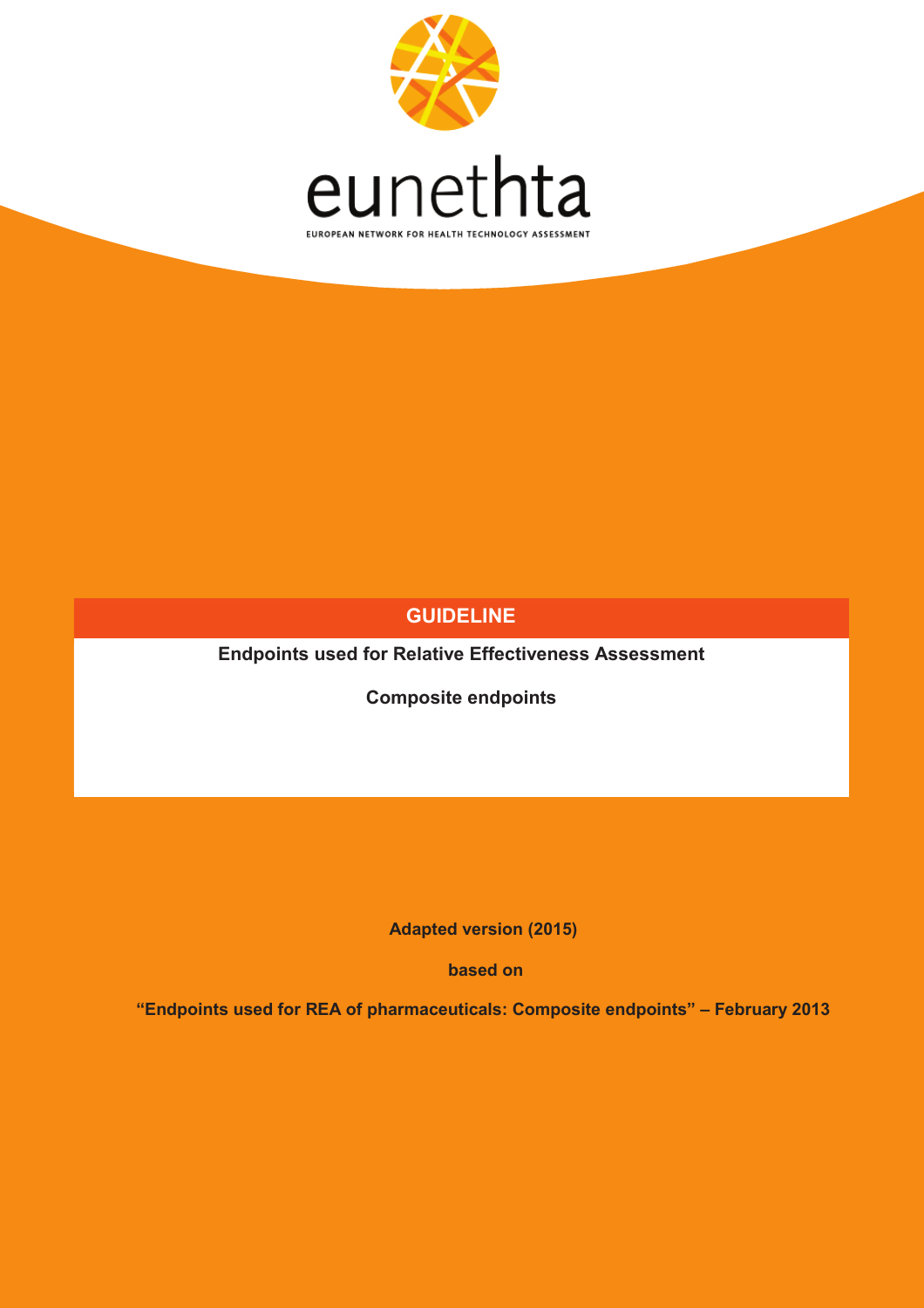The primary objective of EUnetHTA JA1 WP5 methodology guidelines was to focus on methodological challenges that are encountered by HTA assessors while performing a rapid relative effectiveness assessment (REA) of pharmaceuticals.

The guideline "Endpoints used in REA of pharmaceuticals: Composite endpoints" has been elaborated during JA1 by experts from THL and IQWiG, reviewed and validated by all members of WP5 of the EUnetHTA network; the whole process was coordinated by HAS.

During Joint Action 2 the wording in this document has been revised by WP7 in order to extend the scope of the text and recommendations from pharmaceuticals only to the assessment of all health technologies. Content and recommendations remained unchanged.

This guideline represents a consolidated view of non-binding recommendations of EUnetHTA network members and in no case an official opinion of the participating institutions or individuals.

**Disclaimer:** EUnetHTA Joint Action 2 is supported by a grant from the European Commission. The sole responsibility for the content of this document lies with the authors and neither the European Commission nor EUnetHTA are responsible for any use that may be made of the information contained therein.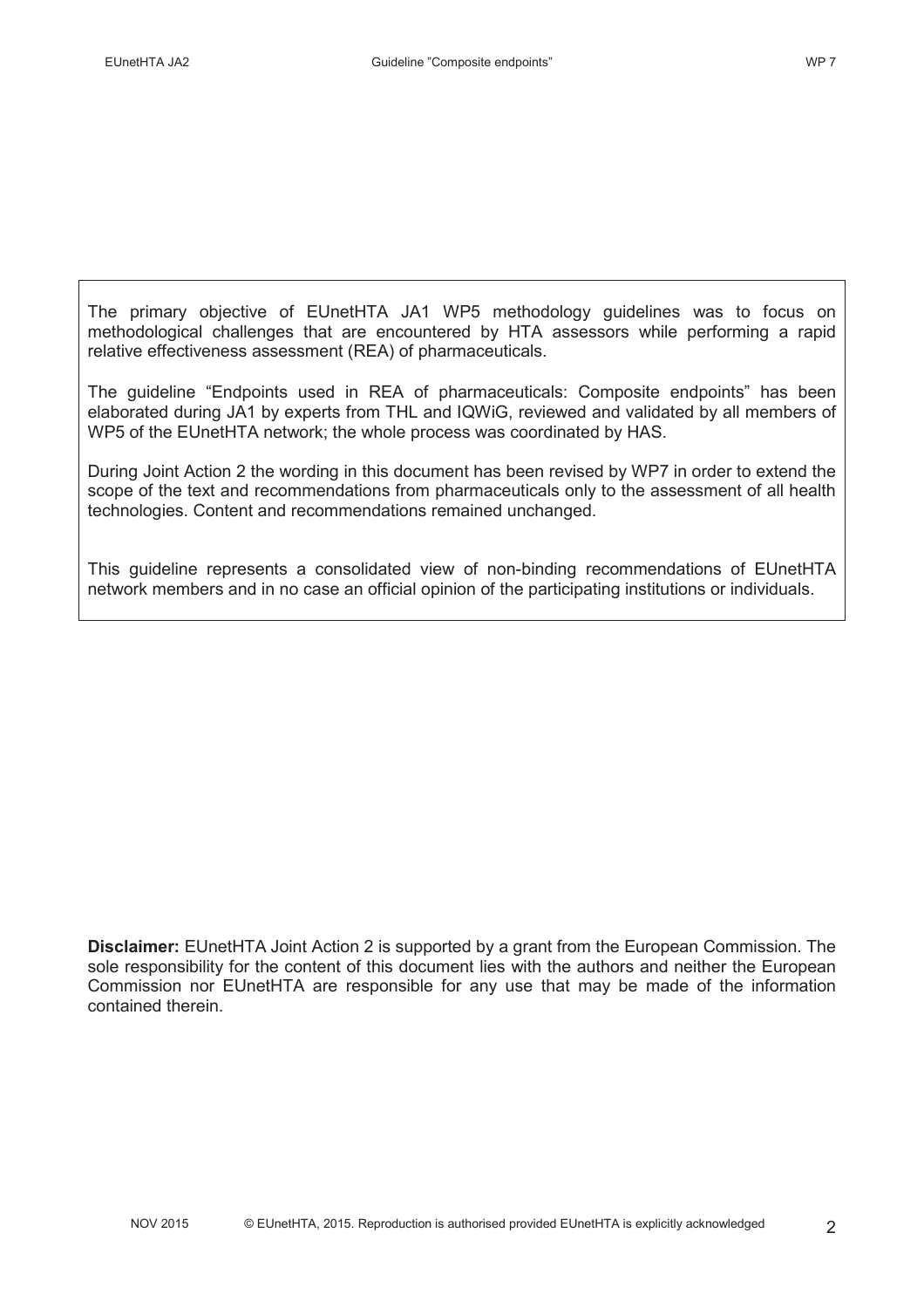# **Table of contents**

| 1.                                                                              |  |
|---------------------------------------------------------------------------------|--|
|                                                                                 |  |
|                                                                                 |  |
| 121                                                                             |  |
|                                                                                 |  |
|                                                                                 |  |
|                                                                                 |  |
|                                                                                 |  |
|                                                                                 |  |
| 2.3. Drawbacks of composite endpoints for relative effectiveness assessment  11 |  |
| 2.4. Statistical considerations related to the use of composite endpoints 13    |  |
| З.                                                                              |  |
|                                                                                 |  |
|                                                                                 |  |
| Annexe 2. Methods and results of literature search (conducted during JA 1). 18  |  |
|                                                                                 |  |
|                                                                                 |  |
|                                                                                 |  |
|                                                                                 |  |
|                                                                                 |  |
|                                                                                 |  |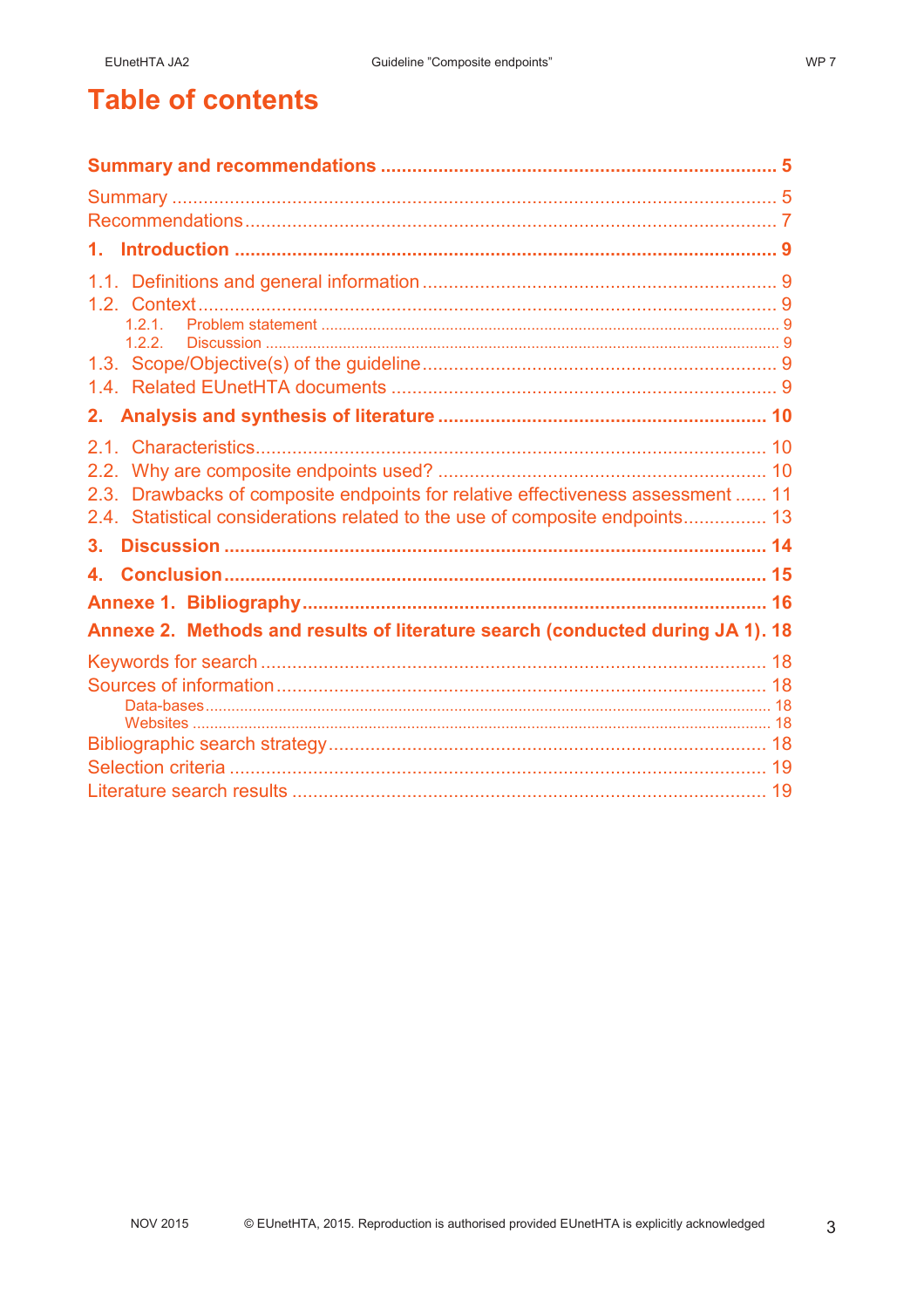# **Acronyms – Abbreviations**

| CE           | Composite endpoint                |
|--------------|-----------------------------------|
| СI           | Confidence intervals              |
| <b>COA</b>   | Clinical outcome assessment       |
| <b>HRQoL</b> | Health related quality of life    |
| <b>HTA</b>   | Health technology assessment      |
| <b>PRO</b>   | Patient reported outcomes         |
| <b>RFA</b>   | Relative effectiveness assessment |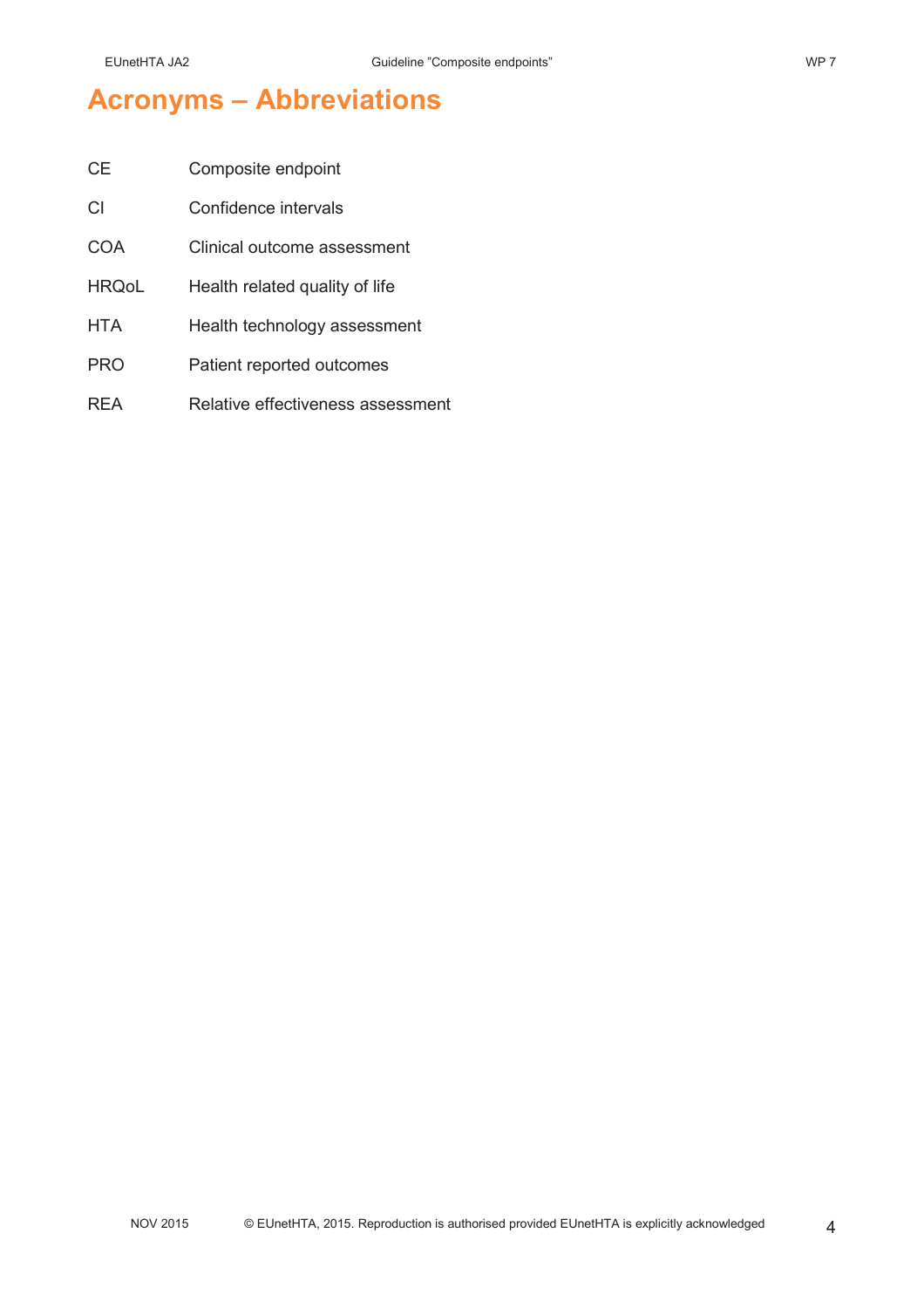## *Summary*

This guideline provides a set of recommendations and aspects to be considered for the assessment and interpretation of results of composite endpoints while performing relative effectiveness assessments.

A composite endpoint (CE) consists of two or more single events combined in one outcome that should represent an overall clinically relevant and valid measure of clinical benefit due to treatment. It is possible to combine binary or time-to-event endpoints. Either the occurrence of any event from a given set of events is of interest, or the time to the occurrence of the first event. Composite endpoints usually refer to combined morbidity and mortality endpoints. it may also be a combination of objective (e.g. laboratory measurements) and subjective outcomes (e.g. pain); in this case, clinical relevance of overall results can be more difficult to interpret.

The main advantage of composite endpoints is a gain in statistical efficiency of a trial; because they facilitate higher event rates, the sample size needed for a clinical trial can be decreased, and length of clinical studies and costs reduced. In addition, the issue of multiple testing may be avoided.

The major limitation of composite endpoints is that they can be difficult to interpret and their incorrect interpretation may result in an overestimation of the effects of an intervention. In addition, it is often difficult to interpret results of composite endpoints in trials because of poor reporting and uncertain clinical relevance in many cases. The results can be also influenced by one of the components in relation to the other (e.g. in cardiovascular diseases: hospitalisations for an event vs. stroke or death).

The use of composite endpoints as primary endpoints is not recommended if a suitable single primary endpoint is available. A composite endpoint may be appropriate in cases where no single outcome is a suitable primary endpoint (e.g. some events in a given disease are of similar clinical importance), in case of very rare diseases/events, and for example, in the case of use of a combined safety endpoints.

When analysing results from a clinical trial using composite endpoints for a relative effectiveness assessment, assessors should pay close attention to the effects not only on the composite endpoint overall, but also on each component of the composite endpoint. If such data are missing or incomplete, then accurate interpretation of the trial data may be problematic. Assessors should check whether that definition of a composite endpoint is consistent with clinical recommendations and throughout trials, as well as the definitions of each component of a CE; in addition, the choice of components has to be pre-specified and fully justified. This justification should be based on medical grounds. Use of some clinician-reported or patient-reported outcomes that are subjective by nature together with objective measures is repeatedly done in clinical trials, even if it is a matter of debate. Some clinician-reported or patient-reported outcomes such as need for hospitalisation, or dyspnoea, are open for bias if studies are not conducted under double-blind conditions. In addition, use of patient reported outcomes in composite endpoints is more reliable if they have demonstrated content and psychometric validity as well as clinical relevance for the disease studied.

Components of a composite endpoint are considered as secondary endpoints. When assessing the appropriateness of the reporting of results from a clinical trial using composite endpoints, in addition to the effect observed on composite endpoint, effects on each component of composite endpoint should be reported separately in a clear and complete manner. Additionally, influence or effect size of each component of the composite endpoint on the overall treatment effect observed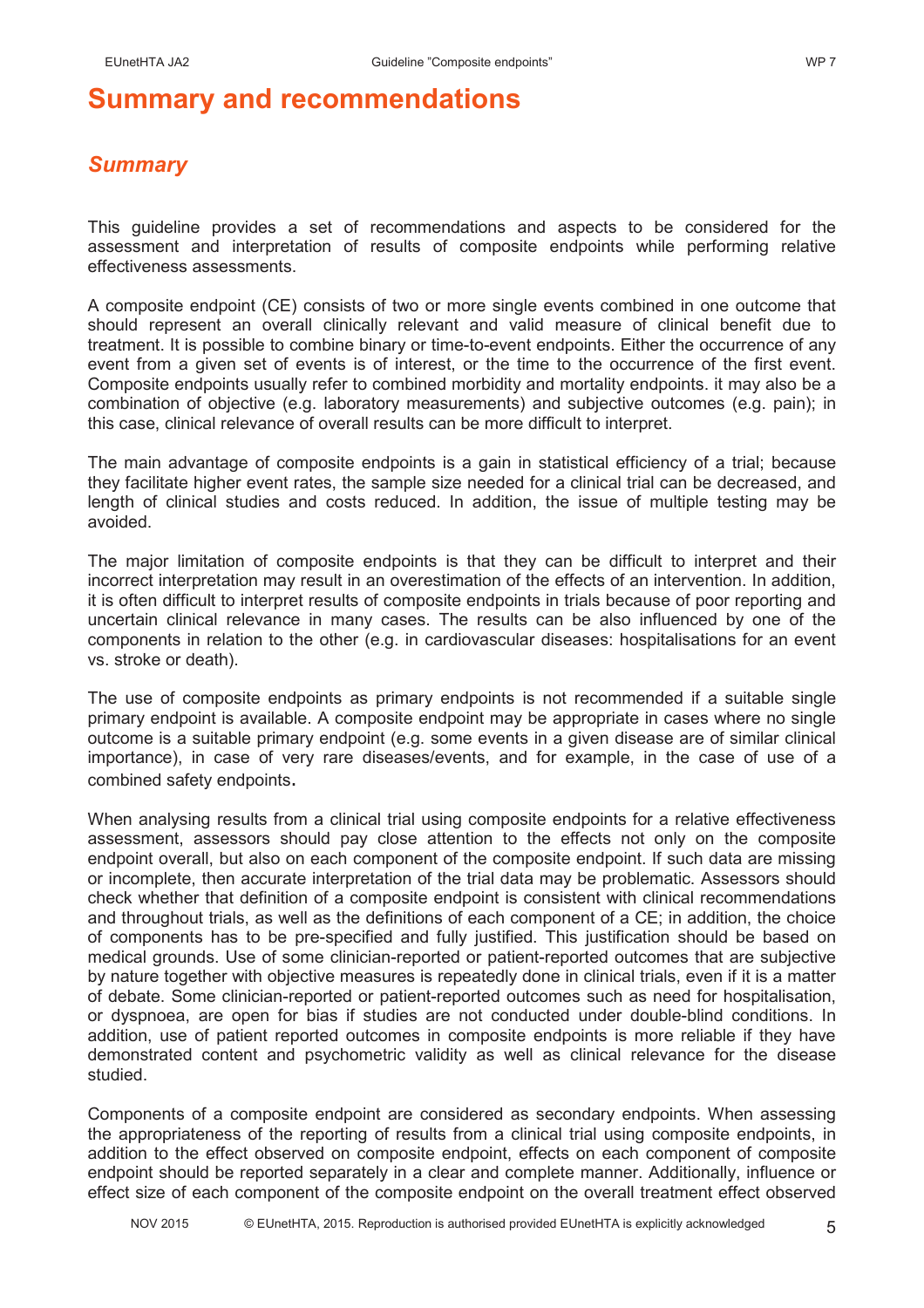on the composite endpoint should be carefully assessed. Even then, the interpretation of the treatment effect may be problematic. In addition, in the context of REA, the same component of a composite endpoint (e.g. duration of hospitalisation) may be differently weighted in different countries.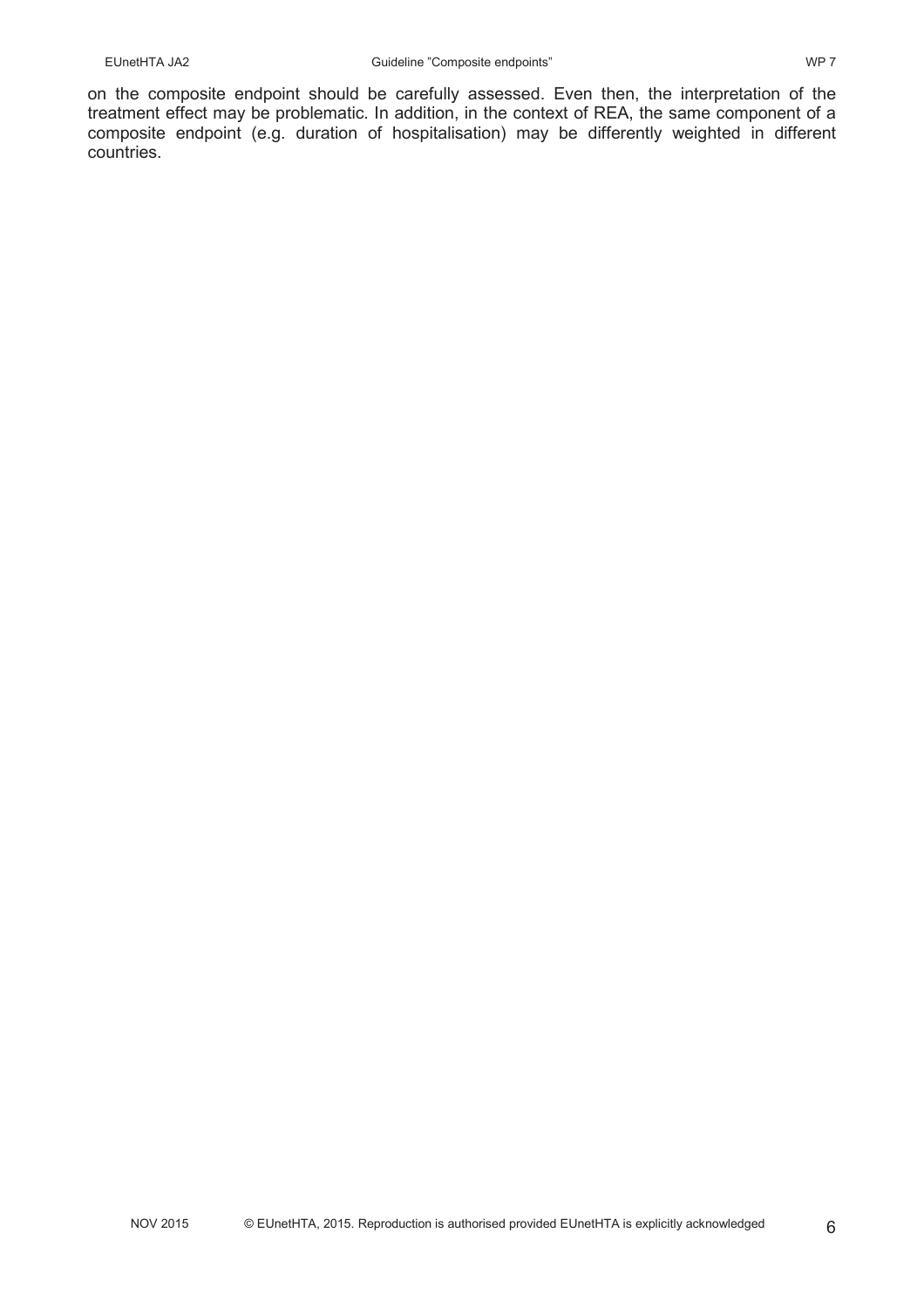## *Recommendations*

| Number         | <b>CE</b> construction                                                                                                                                                                                                                                                                                                                                                                                            | References     |
|----------------|-------------------------------------------------------------------------------------------------------------------------------------------------------------------------------------------------------------------------------------------------------------------------------------------------------------------------------------------------------------------------------------------------------------------|----------------|
| $\mathbf 1$    | Composite endpoints should generally not be used, if a suitable single<br>primary endpoint is available. If a single primary endpoint is not available<br>or if a composite endpoint can be justified to be more suitable (e.g. rare<br>disease/event), it may be chosen instead.                                                                                                                                 | 1              |
| $\overline{2}$ | There should be prior empirical and clinical evidence of the value of each<br>chosen component for the composite outcome.                                                                                                                                                                                                                                                                                         |                |
| 3              | The number of components of the composite endpoint should be limited<br>to 3 or 4 in order to avoid problems in the analysis and interpretation.                                                                                                                                                                                                                                                                  |                |
| 4              | Trials using composite endpoints should follow CONSORT guidelines<br>and report pre-specified primary and secondary endpoints to allow<br>appropriate interpretation. Changes in the definition of a composite<br>endpoint should not occur during the trial.                                                                                                                                                     | 1,6,10,15,24   |
| 5              | All components of a composite endpoint should be separately defined as<br>secondary endpoints and reported with the results of the primary<br>analysis.                                                                                                                                                                                                                                                           | 10             |
| 6              | Components of similar clinical importance and sensitivity to intervention<br>should preferably be combined. Heterogeneity (mix of subjective and<br>objective endpoints) should be avoided.                                                                                                                                                                                                                       | 1,6, 11, 17    |
| $\overline{7}$ | Inclusion of components in which influence of the intervention is known to<br>be small or unlikely should be avoided. If adequate, mortality should<br>however be included if it is likely to have a censoring effect on the<br>observation of other components.                                                                                                                                                  | 6              |
| 8              | Composite endpoints can be used to assess not only effectiveness but<br>also harms of a health technology                                                                                                                                                                                                                                                                                                         | 3              |
|                | <b>CE</b> reporting                                                                                                                                                                                                                                                                                                                                                                                               |                |
| 9              | Treatment effects should be reported on the CE at the first place. Results<br>should also be reported for each component of a composite endpoint; in<br>the way it contributed to the result within the composite endpoint. All<br>results should be reported separately even if they lack statistical power.<br>A list of results for all components should be provided in a table with<br>confidence intervals. | 1, 10          |
| 10             | Separate components can be reported according to hierarchical levels,<br>for example L1, all- cause mortality, L2, cause-specific mortality, L3,<br>nonfatal clinical events, L4, symptoms.                                                                                                                                                                                                                       | $\overline{2}$ |
| 11             | In cases where the composite endpoint includes fatal and non-fatal<br>events, it is recommended to report results on relevant combinations of<br>components of the CE.                                                                                                                                                                                                                                            | 2              |
| 12             | All data should be reported. The number of patients with partially missing<br>values on some components should be reported in detail.                                                                                                                                                                                                                                                                             | $\mathbf{1}$   |
| 13             | If there are relevant subgroups or special patient populations at risk (such<br>as elderly, or patients with renal failure), results should be provided for<br>these subgroups.                                                                                                                                                                                                                                   |                |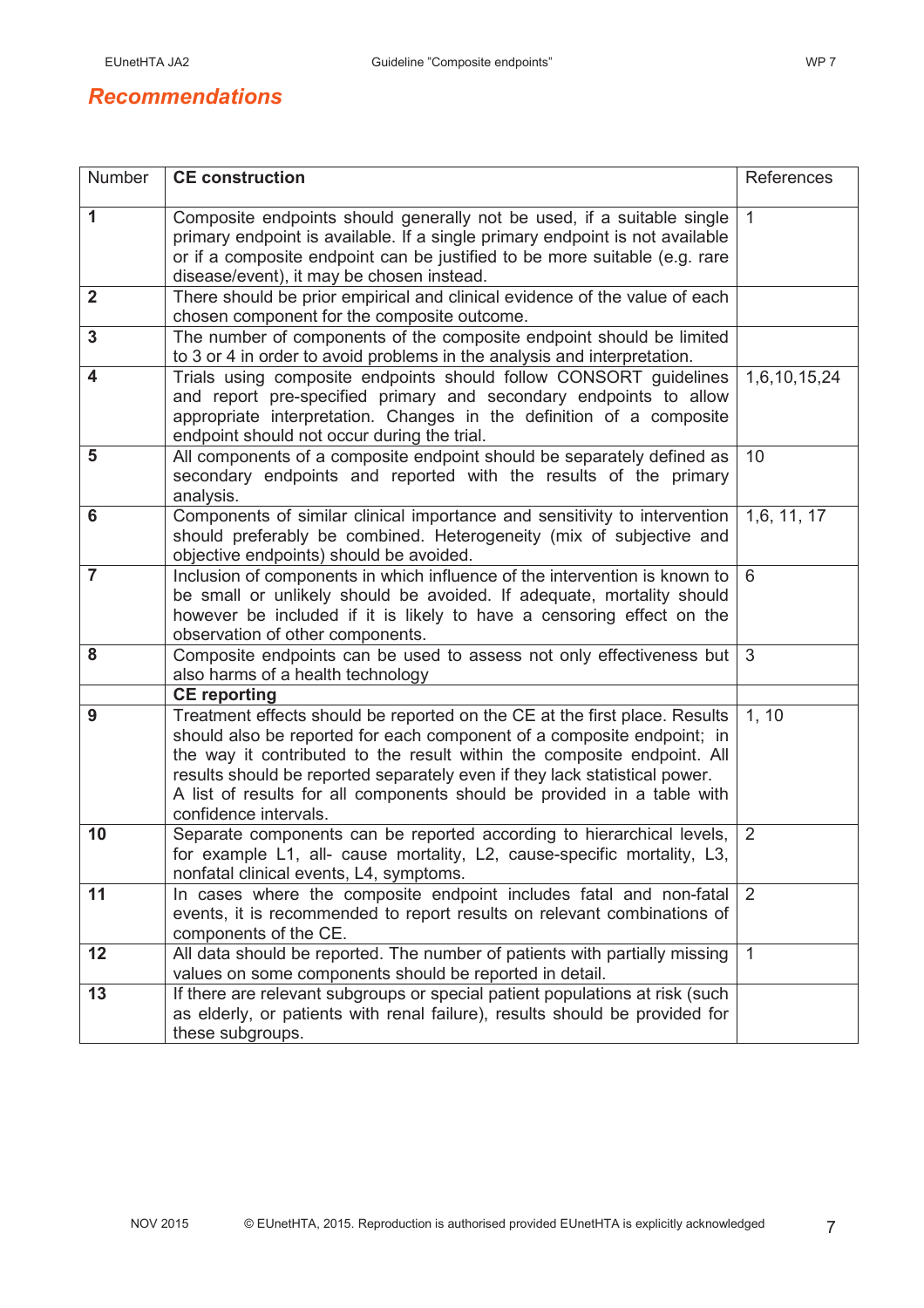|    | Analysis and synthesis of the evidence from CE studies in REA                                                                                                                                                                                                                                                                                                                                                                                                                                                                                                             |    |
|----|---------------------------------------------------------------------------------------------------------------------------------------------------------------------------------------------------------------------------------------------------------------------------------------------------------------------------------------------------------------------------------------------------------------------------------------------------------------------------------------------------------------------------------------------------------------------------|----|
| 14 | Treatment effects should be interpreted based on the CE at the first<br>place. However, treatment effect on teach component of a composite<br>endpoint in the way it contributed to the result within the composite<br>endpoint should also be analyzed to assess whether an intervention had<br>similar effects on all endpoint components.                                                                                                                                                                                                                              |    |
| 15 | It is recommended to check that clinically important components of the<br>composite endpoint are not affected negatively by the treatment, as some<br>treatments may have negative effect on one component which can be<br>masked by a large beneficial effect of the remaining components. In<br>these cases it may not be possible to conclude that the treatment has a<br>clinically relevant effect on the composite endpoint as a whole. It should<br>be stated and/or identified by the REA process which component is<br>mainly responsible for the overall effect | 17 |
| 16 | If valid and comparable composite endpoints from several studies are<br>available, consider basing the overall conclusion on a meta-analysis.                                                                                                                                                                                                                                                                                                                                                                                                                             |    |
| 17 | If $-$ according to this table there is a single relevant problem or a<br>significant accumulation of problems associated with a given CE,<br>considerable uncertainty concerning the validity of study results has to be<br>concluded. The position of this study in the hierarchy of evidence and its<br>usefulness for REA will have to be downgraded.                                                                                                                                                                                                                 |    |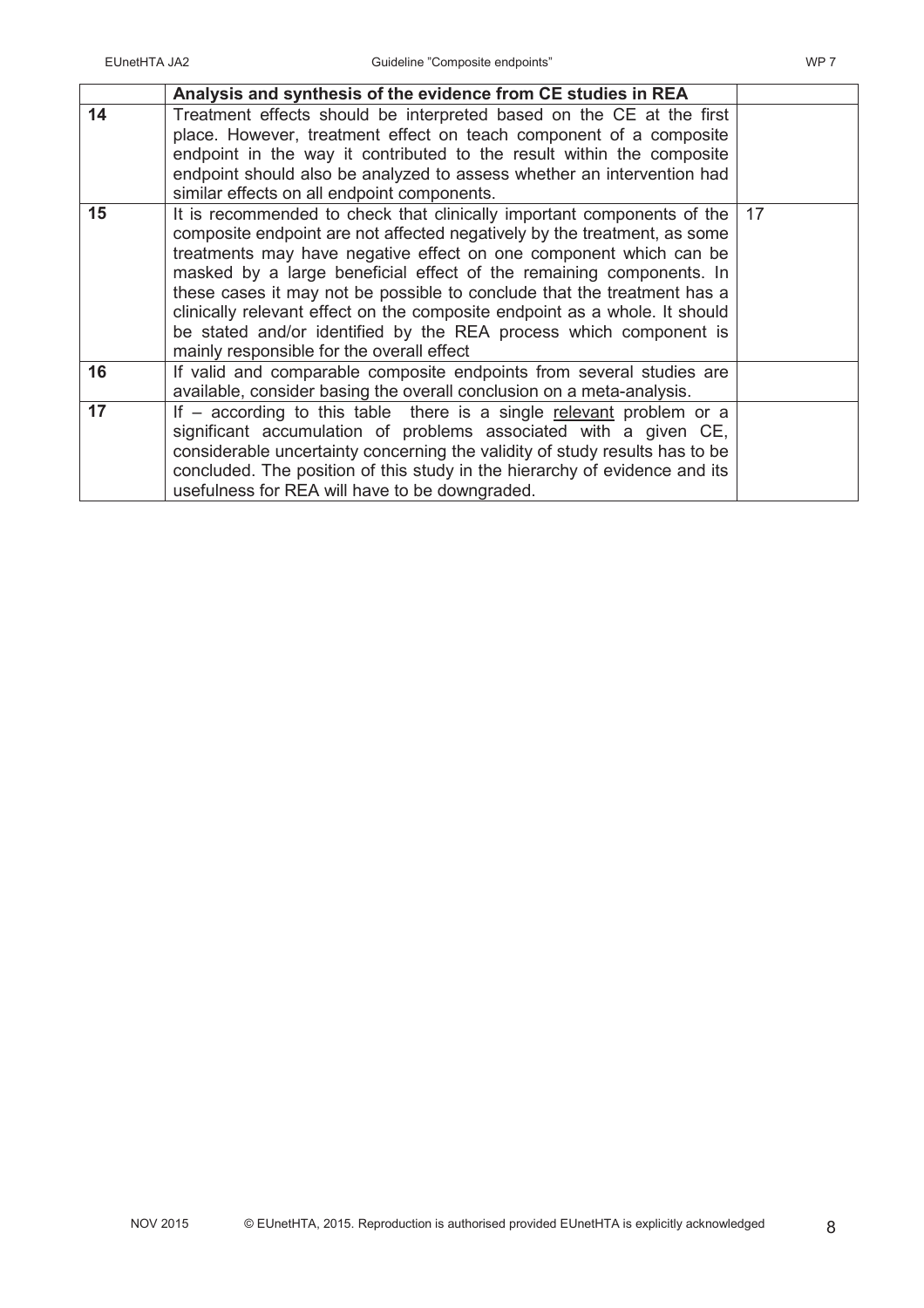## **1. Introduction**

## *1.1. Definitions and general information*

Composite endpoints (CE) combine two or more single endpoints in one outcome to demonstrate overall treatment effects. Patients who have experienced any of the events specified by the components are considered to have experienced the composite endpoint (1, 2). Composite endpoint usually refers to combined morbidity and mortality endpoints; it may also be a combination of patient-reported, observer reported or clinician reported measures. Patient-reported outcomes are collected directly from the patient, by using simple scales or multi-domain questionnaires (3, 4).

## *1.2. Context*

#### **1.2.1. Problem statement**

What are the advantages and limitations of composite endpoints from the standpoint of relative effectiveness analysis (REA)? How can methodological pitfalls related to the use, interpretation and assessment of composite endpoints be minimized?

#### **1.2.2. Discussion**

The main reason for use of composite endpoints is to increase event rate and decrease sample size so that trials can be conducted in a timely fashion. A recent systematic review showed that individual components of composite endpoints are often unreasonably combined, inconsistently defined and inadequately reported (1).

Since composite endpoints are increasingly used in clinical trials; assessors dealing with such research findings should be aware of both the advantages and limitations of using composite endpoints**.** Special attention should be paid to the definition of composite endpoints and of each of the individual components; results for each component should also be reported separately.

The methodological issues related to the use of composite endpoints are discussed.

## *1.3. Scope/Objective(s) of the guideline*

This guideline is intended to describe the advantages and disadvantages of the use of composite endpoints as opposed to single endpoints and offer guidance for assessors with regard to construction, reporting and interpretation of the results of composite endpoints in the context of REA.The guideline has been developed during Joint Action 1 for REA of pharmaceuticals. During Joint Action 2 the wording of this document has been slightly changed by WP7 to extend the scope of text to non-drug interventions.

The guideline is based on systematic review of the literature and on assessors experience while performing REA.

## *1.4. Related EUnetHTA documents*

This guideline should be read in conjunction with the following documents:

EUnetHTA guideline on Endpoints used in REA: Clinical endpoints EUnetHTA guideline on Endpoints used in REA: HRQoL EUnetHTA guideline on Endpoints used in REA: Surrogate endpoints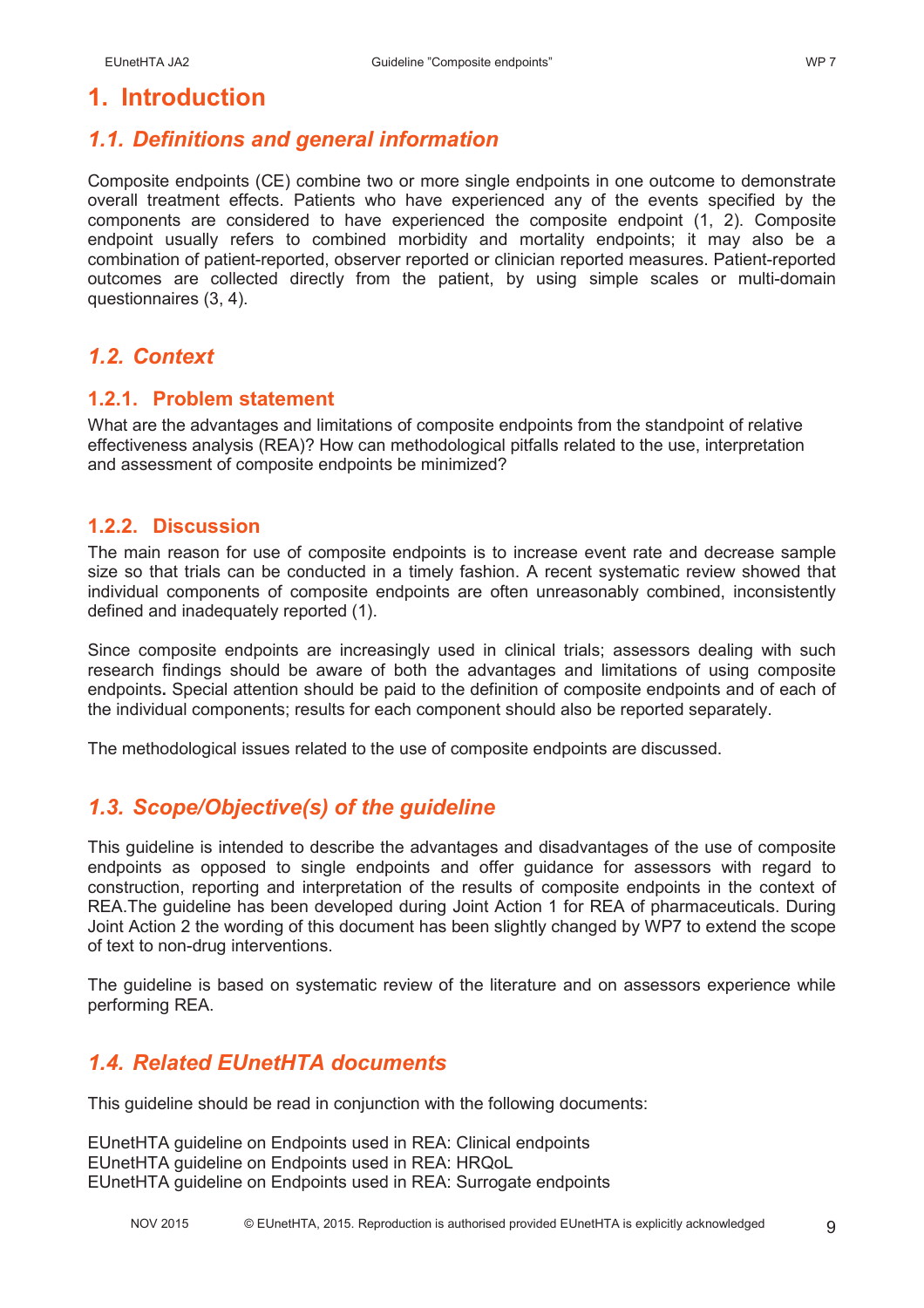# **2. Analysis and synthesis of literature**

## *2.1. Characteristics*

Composite endpoints combine two or more single events in one outcome showing the overall treatment effects. The number of components of the composite endpoint is recommended to be limited to 4 in order to avoid difficulties in the interpretation of the results.

The choice of components will depend on the main characteristics of a disease (life-threatening or non life-threatening, type of occurring events) and the main objective of a trial.

In general, the components of composite endpoints may be clinical events (such as birth, death, stroke, convulsions) or different types of measures presented as events (binary variables) or measures reported by clinicians (clinician-reported outcomes, ClinRO), patients (patient-reported outcomes, PRO), or caregivers (observer reported outcomes, ObsRO), that may be either subjective (e.g. symptoms such as pain, pruritus, insomnia), or objective in nature (laboratory tests/measurements, clinical events). In this context, the assessment of some clinician-reported or patient-reported outcomes (such as need for hospitalisation or dyspnoea) may be open for bias if studies are not conducted under double-blind conditions.

Patients who have experienced any one of the single events specified as the components are considered to have experienced the composite endpoint (1, 2). Nevertheless, patients should be monitored until the end of the follow-up period to determine whether they experience other components of the composite endpoint or the qualifying event for the second time.

Composite endpoints are increasingly used in clinical trials, especially in cardiovascular trials; in a systematic review 73% of the trials reporting composite endpoints were related to cardiovascular interventions (1,5). For example, in trials assessing treatment effects on the reduction of major cardiovascular events, the commonly used composite endpoint includes all-cause mortality, nonfatal myocardial infarction, stroke, hospitalizations and revascularization procedures. In addition, composite endpoints have been used in rare diseases where single endpoints are too rare or occur too late and therefore are not sufficiently informative. The use of composite endpoints can be considered if it allows for better assessment of overall benefit of the intervention than a single endpoint.

## *2.2. Why are composite endpoints used?*

Composite endpoints are used to increase the overall event rates, reduce the sample size of the trials, achieve desired power, shorten the study duration and thereby obtain timely answers to clinically important questions (6, 7). Reduction in the number of patients necessary in a study to detect a significant treatment effect is a major advantage. For example, if an outcome is expected to occur at a 5% annual rate and the trial is planned to last five years, more than 2500 patients are needed to show a statistically significant hazard ratio of 0.75 with p<0.05 (8). But if single outcomes can be combined into a composite endpoint that has an annual rate of 20%, fewer than 800 patients will provide adequate power. Furthermore, there is less need for adjustment for multiple comparisons than is usually necessary when several single endpoints are studied.

The number of single events appears to decline due to improved treatments of a disease and better health of the population in general. Therefore trials including very large number of patients are needed in order to identify small differences between treatments (9). Composite endpoints help overcome this problem by combining a number of different events. Furthermore, trials are becoming increasingly difficult to conduct due to competition for resources. It is also important that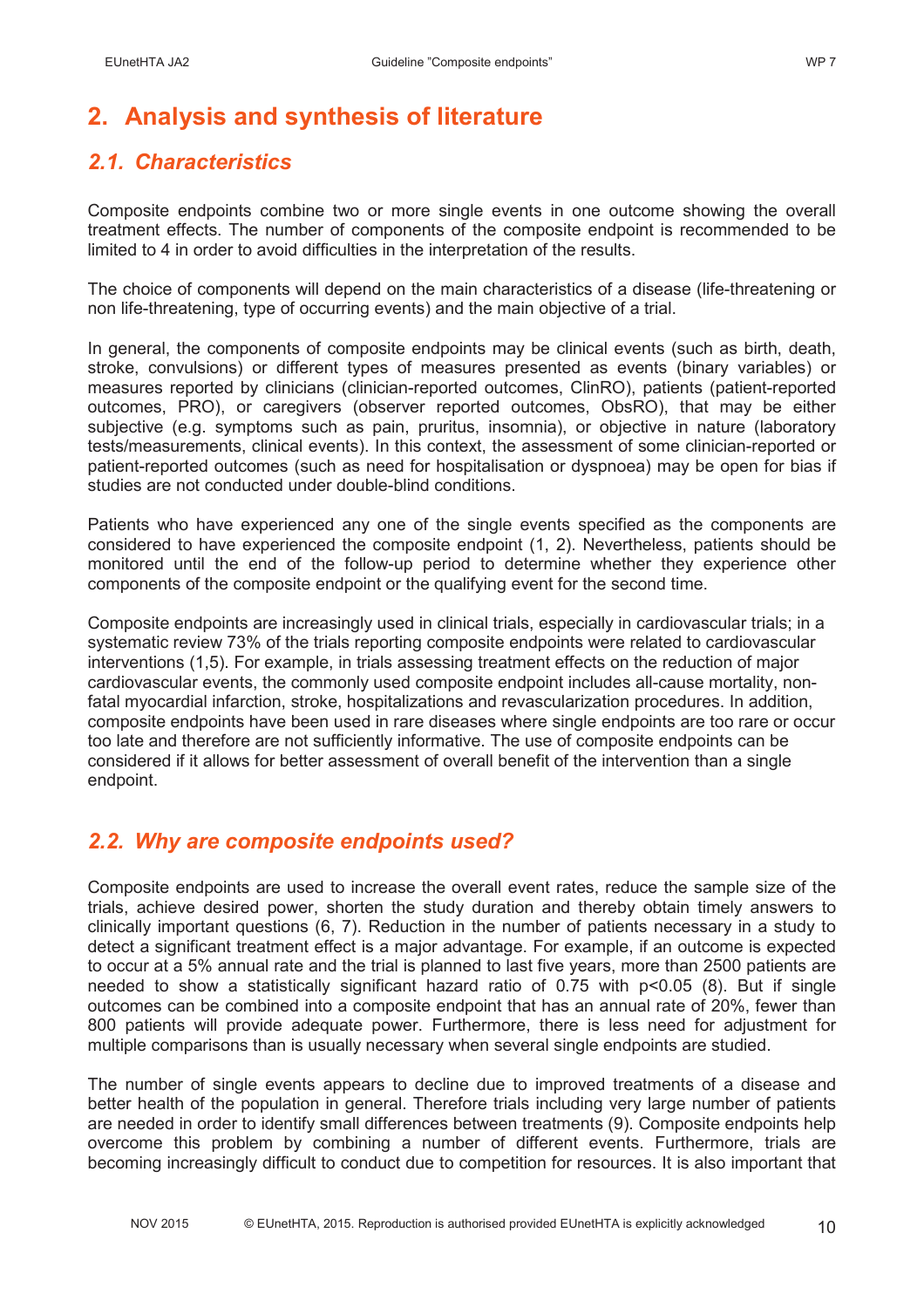results are available for clinical use without much delay so that effective treatments become available within a reasonable time frame.

Composite endpoints may be suitable in cases when no single event is an adequate primary endpoint by itself (10). Furthermore, the use of composite endpoints avoids the problem caused by arbitrary selection of a primary endpoint in cases where there are a number of equally important endpoints (e.g. cardiovascular death/myocardial infarction/stroke in trials of antiplatelet drugs; deep venous thrombosis/pulmonary embolism in trials of anticoagulants). Selection of the primary endpoint depends on the assessed health technology, clinical relevance of the outcome and in some cases costs and convenience. In some cases composite endpoints are used to balance the positive and negative effects of an intervention (e.g. reduction of cardiovascular events and increase in bleeding events). In such cases it is of special interest to assess whether the single events are of comparable clinical importance.

A general health technology assessment (HTA) process during REA may be supported through the conduct of meta-analyses of treatment effects based on single components of CEs for which individual clinical trials are not powered. This of course requires consistent definitions and the reporting of the single component's results.

| Advantages of using composite endpoints                                 | References   |
|-------------------------------------------------------------------------|--------------|
| Statistical efficiency, reduced sample size requirements.               | 7,9,11,12,13 |
| Increased events rates.                                                 | 7,9,12,13    |
| Resource implications.                                                  | 8,9          |
| Avoiding arbitrary choice of a single outcome when many may be of equal | 7,9,11       |
| importance.                                                             |              |
| Avoiding adjustments for multiple comparisons.                          | 7,11,14      |
| Estimates the net clinical benefit of the health technology.            | 7.13         |
| Effective treatments will be made available in a timely manner.         | 14           |

## *2.3. Drawbacks of composite endpoints for relative effectiveness assessment*

Clinical relevance of a treatment effect estimated using a composite endpoint may be difficult to interpret. The most frequently quoted problem is the risk of misinterpretation when there is heterogeneity of response among components of composite endpoints (3, 4, 7). In some situations the overall positive effect may be related to the less clinically relevant component(s) of the composite measure (i.e. less important outcomes may account for the majority of events). It has been shown that the effect is often much lower for the most relevant components (such as death) and larger for the less important components (such as distal thrombosis rate in trials with antithrombotic drugs) or potentially biased clinician-driven events (such as revascularization or hospitalization) (1). Therefore, the interpretation of composite endpoints currently used in some cardiovascular trials may lead to inadequate conclusions (15).

The selection and interpretation of some components of a composite endpoint has been shown to be problematic and methodologically flawed (7, 14, 15, 16) as studies are frequently not powered to show differences in individual components of a composite endpoint. On the other hand, if the effect on a composite endpoint is mostly driven by an effect on one of the components, it is not admissible to conclude that the treatment has an equal or important effect on all the components. This has been demonstrated by several systematic reviews of studies using CEs (1, 7). Metaanalyses have increased importance in demonstrating significant treatment effects on components.

If the effects of treatment on the individual components differ either quantitatively (i.e. size of effects) or qualitatively (i.e. the direction of effects), treatment effect based on a composite endpoint will be difficult to interpret (11,19). One concern is that the treatment under study may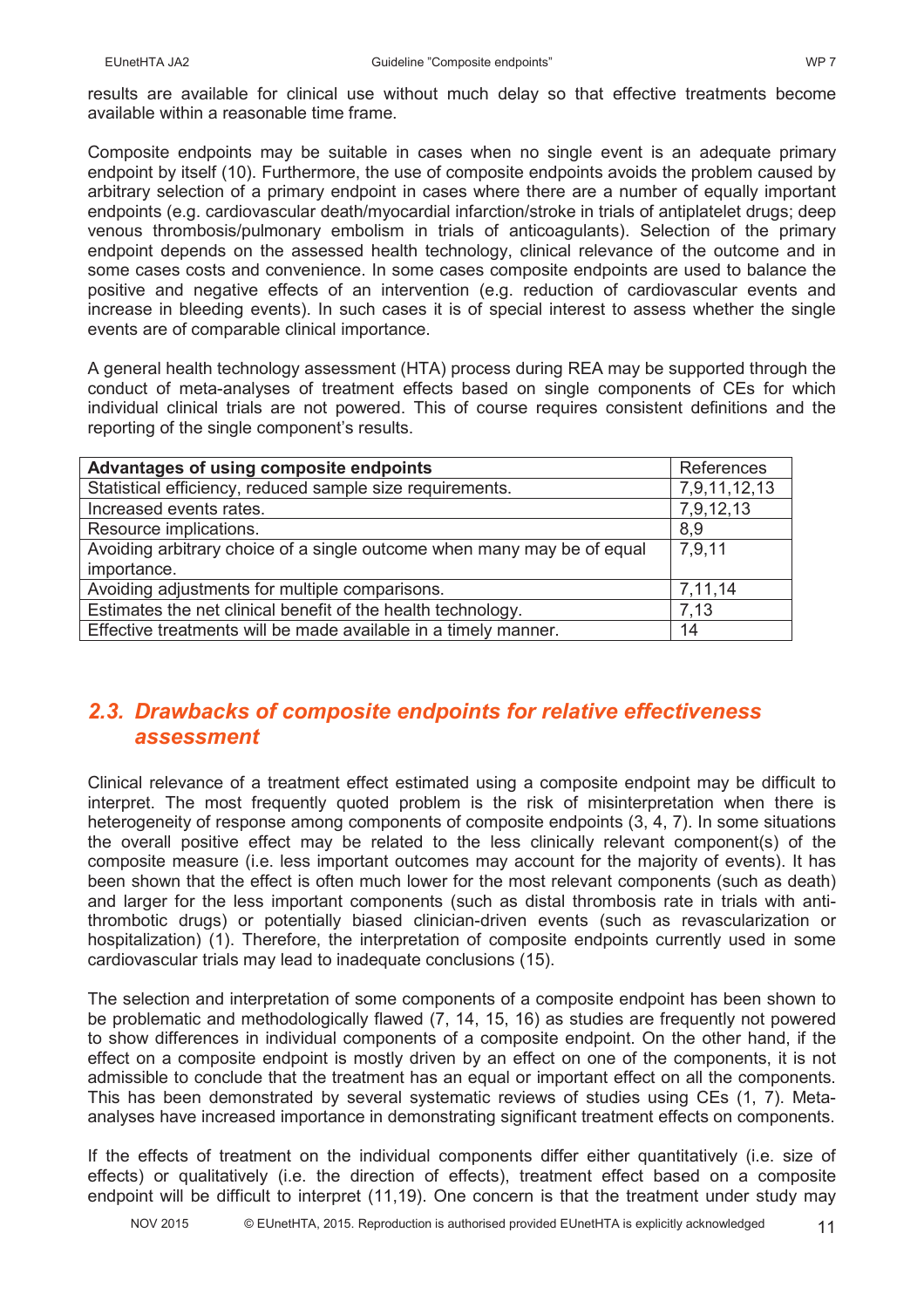have adverse effect on one or more components which are not shown by the composite endpoint due to large "masking" beneficial effects on the remaining components (17). For this reason, it is recommended that each individual component be analyzed separately as secondary endpoint to ensure that the effects on one component is not negating the effects of another (18).

In addition, it often is difficult to give a definition of "responder" based on a composite endpoint, as responder definitions are usually validated for single endpoints.

There may be a different importance to each component of a composite endpoint. Clinician-driven endpoints such as elective revascularization are easy to measure, and frequently preferred as components of a composite endpoint, but might not be very relevant for patients, and prone to bias if study is not double-blind (4,9). In some cases, patient-reported outcomes, assessed by validated tools (such as VAS for pain), may be useful in the interpretation of the overall effect observed on a composite endpoint. HRQoL, a multi-dimensional multi-item concept assessing different aspects of patients' QoL, is not an appropriate component of a composite endpoint.

In general, the combination of objective and subjective components should be avoided (see recommendation6) to minimize problems with the interpretation of results. In some rare diseases (e.g. pulmonary arterial hypertension), use of such combined endpoints could be justified but has to be done in an explicit manner.

A systematic literature review showed that changes in the definition of composite endpoints during a trial are common and are a source of biased reporting (1). It is recommended that trials using composite endpoints follow CONSORT guidelines and report pre-specified primary and secondary endpoints to allow appropriate interpretation. Changes in the definition of composite endpoints during a trial should not occur. These changes may only be justified in rare and pre-specified circumstances, e.g. for trials running over many years in case of a new evidence showing that a chosen endpoint is no longer appropriate. Then changes are only possible before interim analyses or unblinding of the trial.

Another disadvantage of dealing with composite endpoints in systematic reviews arises when the components of composite endpoints of reviewed trials vary for the same disease and similar intervention. In this case a meta-analysis might not be possible. This also applies to indirect comparisons when two health technologies are compared for their therapeutic value in absence of a head-to-head trial. When definitions of individual components of the composite endpoints are not identical, the results of such analysis could be biased. A possible solution might be the use of the individual components of the composite endpoint to compare the treatments. However, there may be issues associated with statistical power (if the number of events is too low).

| Disadvantages of composite endpoints for the interpretation of study results         | References |
|--------------------------------------------------------------------------------------|------------|
| Components are often unreasonably combined, inconsistently defined and give          |            |
| opportunity for post-hoc changes.                                                    |            |
| Improvement can be driven by less important component(s) of the composite            | 4,7        |
| endpoint and this would not support a claim based on the whole composite             |            |
| endpoint.                                                                            |            |
| Effects observed on separate components of a composite endpoint may not be in        | 1,7        |
| the same direction. In this case, it will be difficult to explain the overall effect |            |
| observed on the composite endpoint.                                                  |            |
| Inclusion of unresponsive components may reduce the effect of the composite          | 9          |
| outcome.                                                                             |            |
| Clinician driven endpoints may be prone to bias (e.g. elective revascularization,    |            |
| admission to a hospital).                                                            |            |
| Possible lack of relevance of some components of a composite endpoint for            | 9,19       |
| patients, since not all patients attach similar importance to each component.        |            |
| Alpha error must be adjusted to perform statistical inference on the components.     | 7          |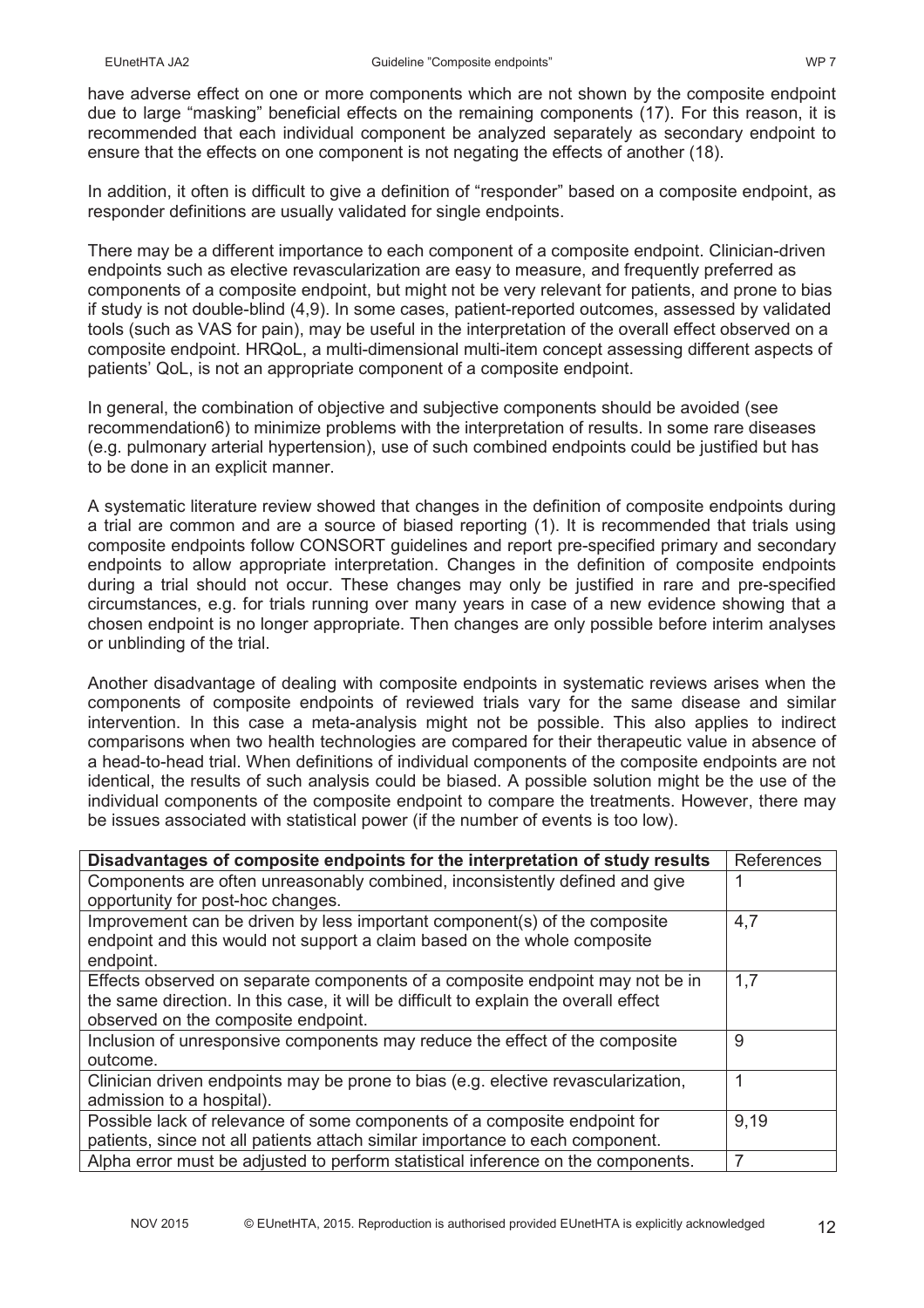## *2.4. Statistical considerations related to the use of composite endpoints*

Multiplicity: Composite endpoints have been used to reduce the multiplicity problems related to multiple separate endpoints (4, 17). The need to adjust for multiple comparisons is removed (7, 11).

#### Missing data considerations:

If a patient has missing data on some of the components but not all, according to the intention-totreat principle this patient should be included in the analysis of the composite endpoint. The intentto-treat analysis may therefore be a flawed estimation of the true effect of the treatment. Exclusion due to missing data may lead to inconsistent estimates of the true effect (20). There is therefore no single way to analyze the data in the presence of patients with partially missing data. The chosen approach should match the type of data and therapeutic area. But even if it becomes more complicated in the case of composite endpoints, the general principles are the same as for single endpoint studies. The situation is frequently encountered when mortality is included in a composite endpoint, because mortality can be assessed through administrative inquiry at study endpoint. which is not the case for non-fatal components.

#### Statistical analysis:

Besides the main statistical analysis of the composite endpoint, studies involving CEs that are most useful for REA include

- the analysis of each component as it counts in the composite endpoint (first event of the composite for a given patient), which may require methods for competing risks (23)

- the analysis of each component independently of its role in the component (notwithstanding a previous occurrence of another component)

If valid results on comparable composite endpoints from several studies are available, assessors could handle this information in the following ways:

- if reported composite endpoints are defined in the same way, an overall conclusion, e.g. drawn by means of meta-analytic approaches, can be considered.

- if the definitions of the composite endpoints are different, one can either assess components of the composite endpoints that are defined in the same way, or, if this is not possible, assess each composite endpoint individually.

Some additional aspects have to be considered, for example, results for individual components of the composite endpoints might be negligible when no events, or only a few, are recorded. This has to be judged separately for each assessment.

In case of heterogeneity (e.g. the effect on the composite is driven by the effect on one of its components), it may be very difficult, or impossible to interpret the results. It is tempting then to draw conclusions based on the component which dominates (i.e. is associated with the largest treatment effect), but there is a risk that the power is insufficient for that component alone.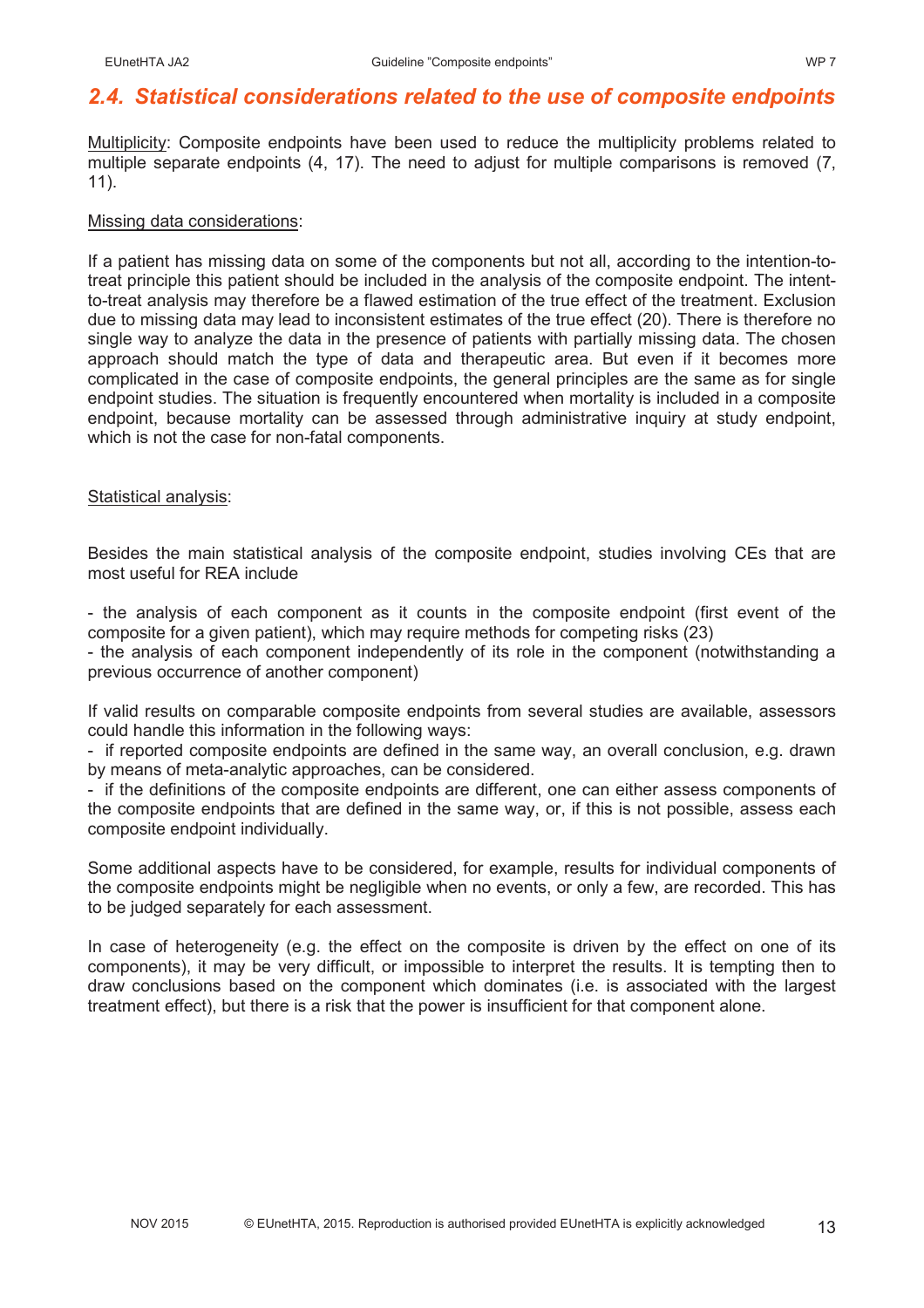## **3. Discussion**

If composite endpoints are used while performing REA, each of the individual components should be clinically relevant to the disease and health technology being assessed.

When composite endpoints are used as primary outcomes, the overall effect of treatment should be first interpreted based on CE (11, 21). Nevertheless, the results for each individual component should also be analysed to check whether treatment effects are consistent. This might also allow the use of components in meta-analyses. It is advisable to report pre-specified descriptive and inferential statistics and it is also recommended to report results for combinations of components of a composite endpoint considered to be clinically relevant (e.g. stroke and myocardial infarction). Reporting of all possible combinations of components of a composite endpoint is inappropriate and confusing (12) (for example, with a composite of 4 events, it is possible to define 10 partial combinations of 2 or 3 events).

There are differing points of view as to whether or not composite endpoints should be composed of equally important components. Usually the necessity of equal importance is emphasised (1, 6, 11, 17). Evidence shows that the way results are reported can mislead readers into believing that all components are equally important, even though they may range from events such as dyspnoea or hospitalisation to death (1, 2). It has been argued that it would be clearly unrealistic to expect each component to occur at the same rate or to be equally severe (8, 14). Further, less severe events may carry information for a more severe one that has not yet been observed. Composite endpoints can provide a valuable holistic measure of outcome in that they can incorporate relevant clinical and patient-based aspects of a disease process.

Death is usually considered as the most important event and should therefore be included in a composite endpoint where relevant (i.e. life-threatening diseases). However this might cause problems in some diseases if it occurs relatively infrequently and is associated with the smallest treatment effects (1, 2).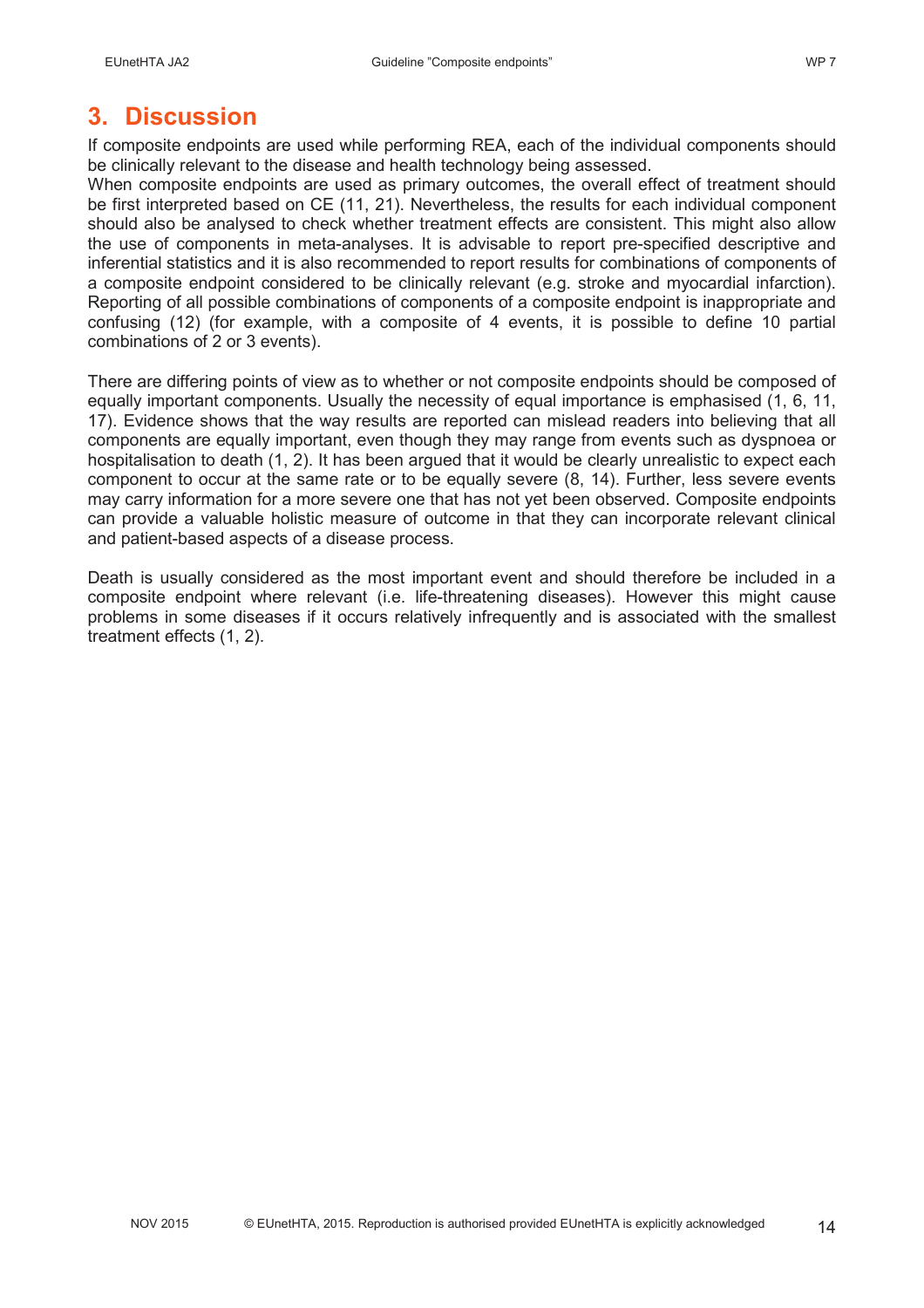## **4. Conclusion**

When there is no one primary endpoint that can adequately reflect the overall effect of a treatment, the use of composite endpoints in clinical trials can prove helpful in the evaluation of health technologies. However, the measurement properties of each component should be taken into account as well as their relative influence on the composite endpoint itself. The problem of appropriate reporting and interpretation of results remains (7, 12, 15, 22). The greatest risk for assessors when composite endpoints have been used is the conclusion that a treatment confers a greater benefit than it is really the case, as can occur when a large effect on a relatively minor component dominates (1, 6). It should also be noted that a large effect on a composite endpoint does not imply that similar large effects are to be expected on each component separately

In the selection of the primary composite endpoint for a study, it is important that the composite endpoint is capable of providing the most clinically relevant evidence of treatment effect directly related to the primary objective of the trial (10).

Death has been usually considered to be the most important outcome and therefore should be included in composite endpoint when relevant (in life-threatening diseases). However, issues such as predicted event rate have to be taken into account, (24) and therefore some form of weighting of components might be necessary.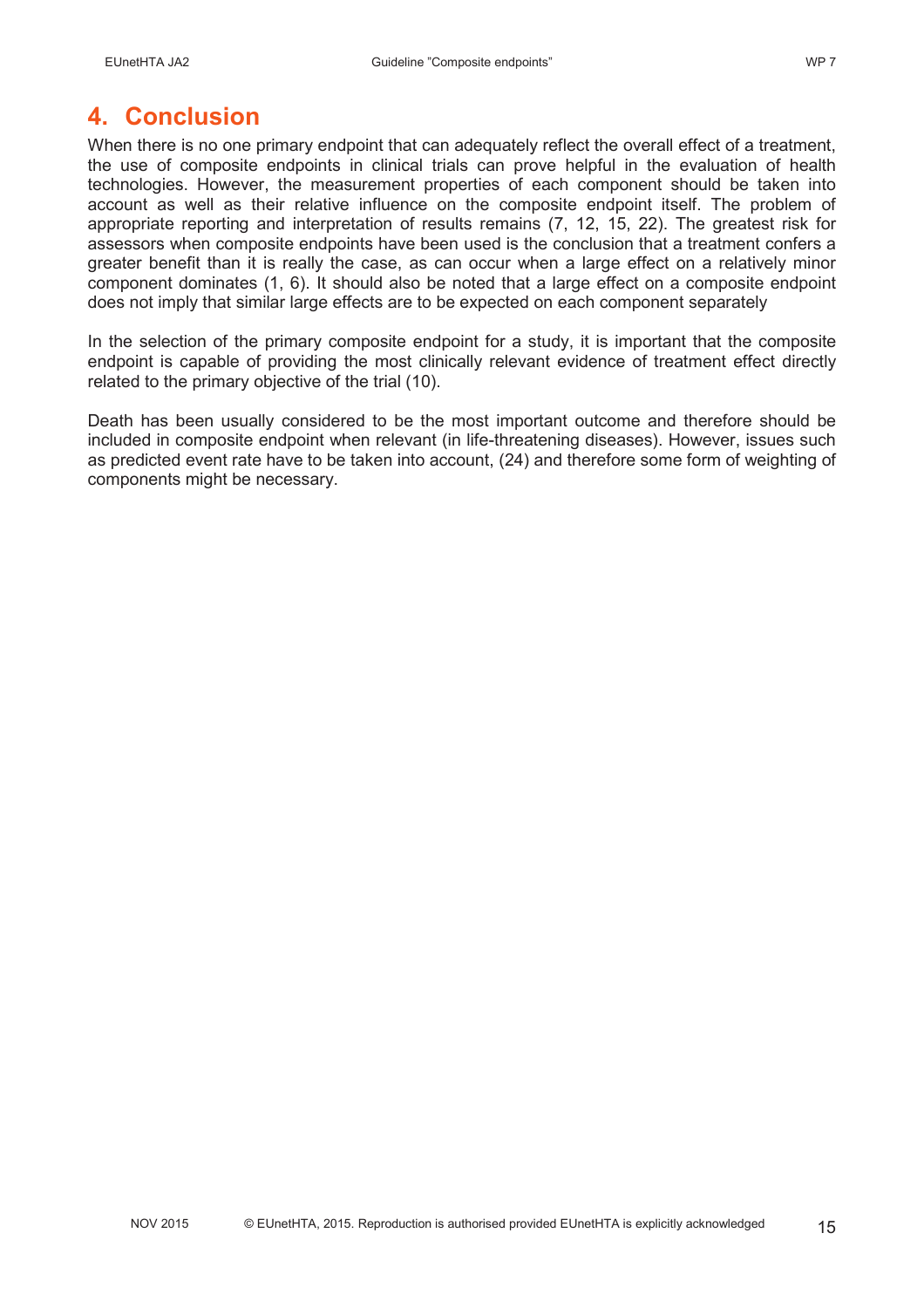# **Annexe 1. Bibliography**

- 1. Cordoba G, Schwartz L, Woloshin S, Bae H, Gøtzsche PC. Definition, reporting, and interpretation of composite outcomes in clinical trials - systematic review. BMJ 2010;341:3920. doi:10.1136/bmj.c3920.
- 2. Ferreira-Gonzalez I, Permanyer-Miralda G, Busse JW, Bryant DM, Montori VM, Alonso-Coello P, et al. Methodologic discussions for using and interpreting composite endpoints are limited, but still identify major concerns. J Clin Epidemiol. 2007 Jul;60(7):651-7.
- 3. FDA. Guidance for Industry Patient-Reported Outcome Measures: Use in Medical Product Development to Support labelling Claims. U.S. Department of Health and Human Services, Food and Drug Administration, Center for Drug Evaluation and Research (CDER), Center for Biologics Evaluation and Research (CBER), December 2009
- 4. FDA. Guidance for industry: patient-reported outcome measures: use in medical product development to support labeling claims: draft guidance. BMC Health and Quality of Life Outcomes 2006;4:79. doi: 10.1186/1477-7525-4-79.
- 5. EMEA/CHMP/EWP/311890/2007), 2008. Guideline on the evaluation of medicinal products for cardiovascular disease prevention. http://www.ema.europa.eu/docs/en\_GB/document\_library/Scientific\_guideline/2009/09/WC 500003290.pdf
- 6. Kessler KM. Combining composite endpoints: Counterintuitive or a mathematical impossibility?. Circulation. 2003 Mar 11;107(9):e70.
- 7. Ferreira-Gonzalez I, Busse JW, Heels-Ansdell D, Montori VM, Akl EA, Bryant DM, et al. Problems with use of composite end points in cardiovascular trials: systematic review of randomised controlled trials. BMJ. 2007 Apr 14;334(7597):786.
- 8. Tomlinson G, Detsky AS. Composite end points in randomized trials: There is no free lunch. JAMA. 2010 Jan 20;303(3):267-8.
- 9. Ross S. Composite outcomes in randomized clinical trials: arguments for and against. Am J Obstet Gynecol. 2007 Feb;196(2):119.e1,119.e6.
- 10. International Conference on Harmonization of Technical Requirements for Registration of Pharmaceutical for Human use ICH harmonized tripartite guideline: statistical principles for clinical trials. Stat Med 1999;18:1905-1942
- 11. Freemantle N, Calvert M, Wood J, Eastaugh J, Griffin C. Composite outcomes in randomized trials: Greater precision but with greater uncertainty? JAMA. 2003;289(19):2554-9.
- 12. Freemantle N, Calvert MJ. Weighting the pros and cons for composite outcomes in clinical trials. J Clin Epidemiol 2007;60:658-659.
- 13. Wittkop L, Smith C, Fox Z, Sabin C, Richert L, Aboulker JP, et al. Methodological issues in the use of composite endpoints in clinical trials: examples from the HIV field. Clin trials. 2010;7(1):19-35.
- 14. Freemantle N, Calvert MJ. Interpreting composite outcomes in trials. Editorial. BMJ 2010;341:c3529.
- 15. Ferreira-Gonzalez I, Permanyer-Miralda G, Busse JW, Bryant DM , Montori VM , Alonso-Coello P, Walter SD, Guyatt GH. Composite endpoints in clinical trials: the trees and the forest. J Clin Epidemiol 2007;60:660-661.
- 16. Chan AW, Hróbjartsson A, Haahr MT, Gøtzsche PC, Altman DG. Empirical evidence for selective reporting of outcomes in randomized trials. JAMA 2004;291:2457-2465.
- 17. EMEA/ CPMP EWP/908/99/September 2002. Points to Consider on Multiplicity Issues in Clinical **Clinical** Trials.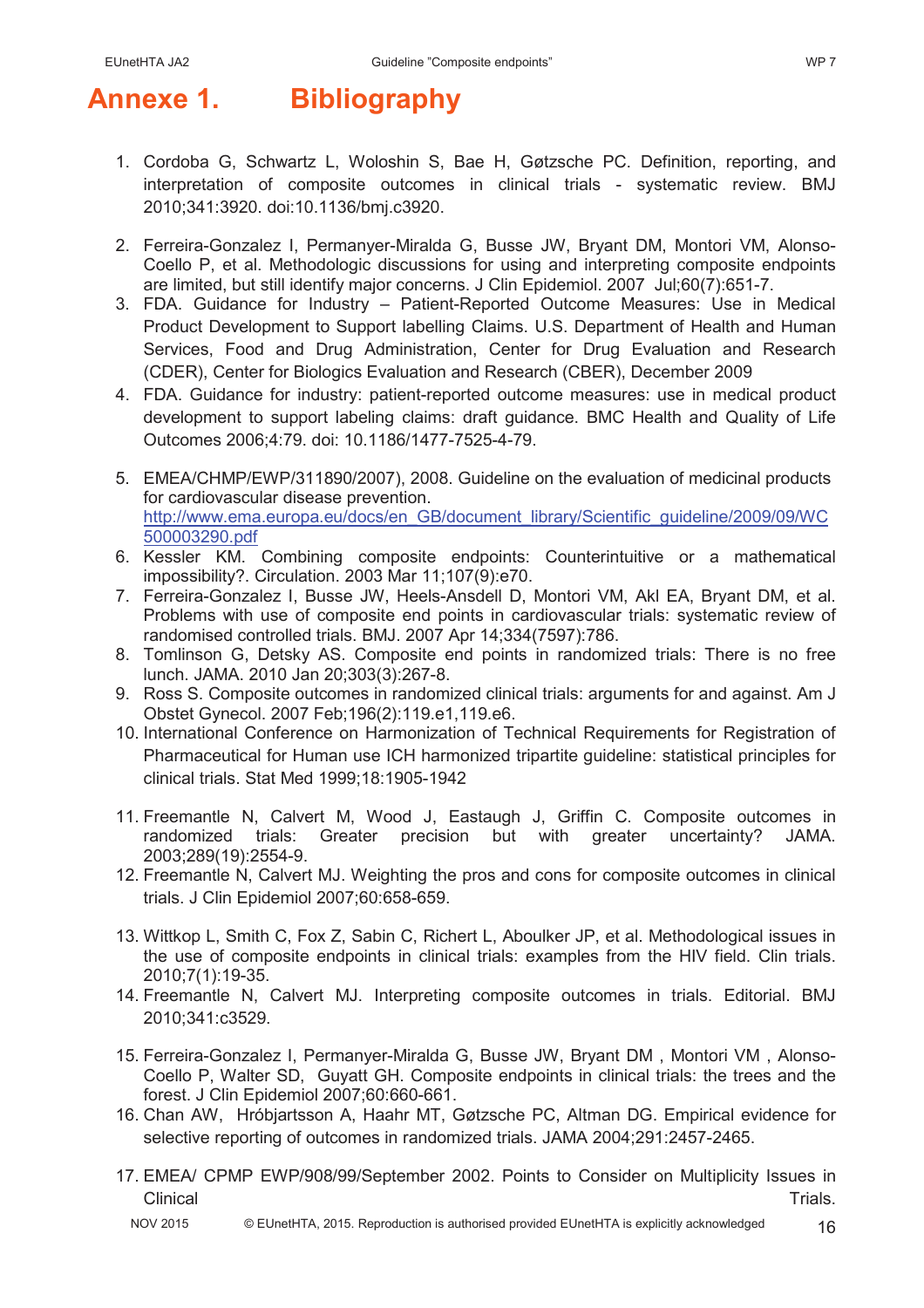http://www.ema.europa.eu/docs/en\_GB/document\_library/Scientific\_guideline/2009/09/WC 500003640.pdf.

- 18. EMEA/CHMP/EWP/356954/2008. CHMP guideline for clinical investigations of medicinal products for the treatment of pulmonary arterial hypertension.
- 19. Montori VM, Permanyer-Miralda G, Ferreira-Gonzalez I, Busse JW, Pacheco-Huergo V, Bryant D, et al. Validity of composite end points in clinical trials. BMJ. 2005 Mar 12;330(7491):594-6.
- 20. Quan H, Zhang D, Zhang J, Devlamynck L. Analysis of a binary composite endpoint with missing data in components. Stat Med. 2007 Nov 20;26(26):4703-18.
- 21. Kreamer HC, Frank E. Evaluation of comparative treatment trials. Assessing clinical benefits and risks for patients, rather than statistical effects on measures. JAMA 2010;304:683-684.
- 22. Freemantle N, Calvert M. Composite and surrogate outcomes in randomized controlled trials. BMJ 2007:334:756-557.
- 23. Rosenkranz, GK. Another view on the analysis of cardiovascular morbidity/mortality trials. Pharmaceutical Statistics, 2011; 10: 196–202
- 24. Schulz KF, Altman DG, Moher D , the CONSORT Group. CONSORT 2010 Statement: updated guidelines for reporting parallel group randomised trials. Trials 2010:11.32. http://www.trialsjournal.com/content/11/1/32.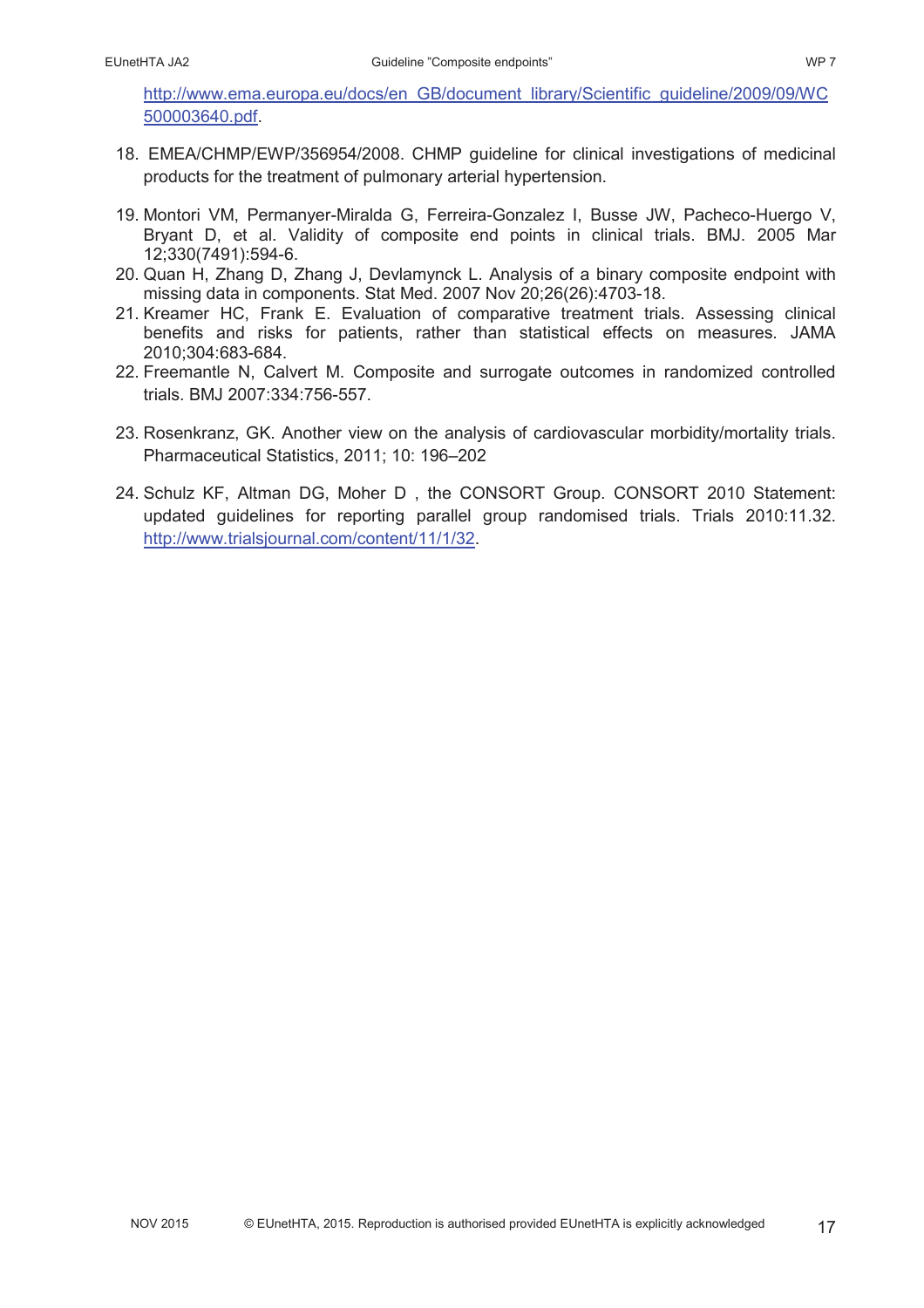# **Annexe 2. Methods and results of literature search**

#### **(conducted during JA 1)**

## *Keywords for search*

Keywords that were used for the bibliographic search: \* represents a truncation of the respective search term

Composite endpoint(s) Endpoint Determination Endpoint Determination/methods, standards\* Randomized controlled trials as topic "Outcome Assessment (Health Care)" Epidemiologic study characteristics as topic

## *Sources of information*

#### **Data-bases**

Ovid Medline (including Medline), Cochrane Database of Systematic Reviews, Cochrane Methodology Register, Cochrane Central Register of Controlled Trials, University of York Centre for Reviews and Dissemination (CRD) databases)

## **Websites**

European Medicines Agency, EMA Food and Drug Administration, FDA National Institute for Health and Clinical Excellence, NICE Pharmaceutical Benefits Advisory Committee, PBAC.

## *Bibliographic search strategy*

The search was limited to studies in English published between January 1<sup>st</sup> 2000 and August  $3<sup>rd</sup>$ 2010. The following strategy was applied for Medline but modified for other sources:

- 1 endpoint determination/mt
- 2 endpoint determination/st
- 3 \*Endpoint Determination/
- 4 OR/1-3
- 5 (composite adj2 endpoint\*).ti.
- 6 (composite adj2 end point\*).ti.
- 7 (composite adj2 outcome\*).ti.
- 8 OR/5-7

In Medline search also:

- 9 randomized controlled trials as topic/
- 10 exp "Outcome Assessment (Health Care)"/
- 11 exp epidemiologic study characteristics as topic/<br>12 or/9-11
- $or/9-11$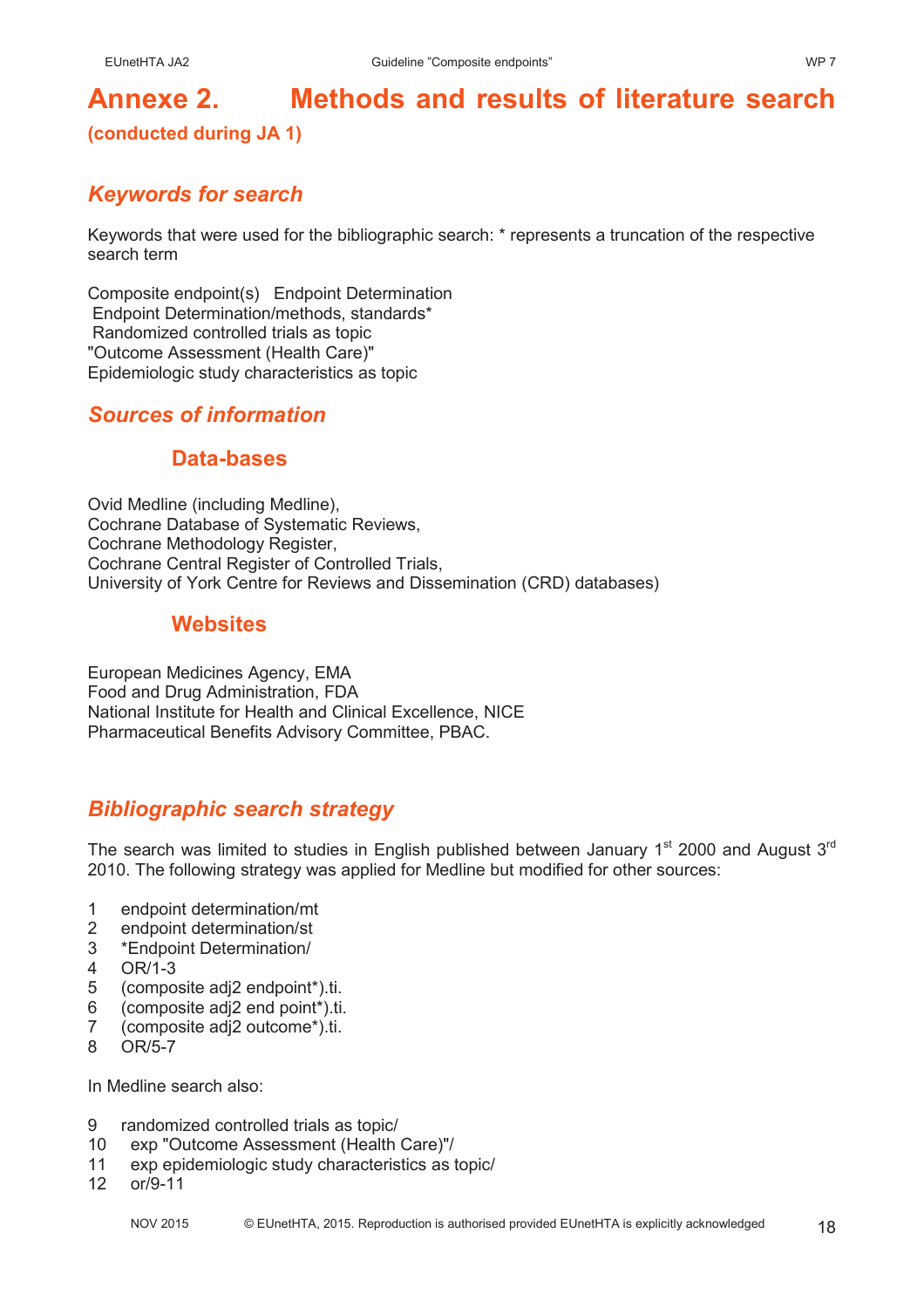- 13 8 AND 12
- 14 4 AND 12
- 15 OR/13-14
- 16 (news or letter or comment or editorial or interview).pt.
- 17 15 not 16
- 18 limit 17 to yr="2000-current"

#### *Selection criteria*

In the selection of relevant literature an emphasis was put on guidelines and studies including methodological aspects. Letters, editorials and comments were accepted. The Medline search provided 342 references of which 53 included "composite endpoint" or "composite outcome" and out of those 40 were found to be relevant for the outcomes. Cochrane Methodology Register provided another 3 relevant publications.

Drug or disease specific studies and guidelines were excluded if they did not include methodological aspects.

#### *Literature search results*

1. Benjamin DK,Jr, Hirschfeld S, Cunningham CK, McKinney RE,Jr. Growth as a part of the composite endpoint in paediatric antiretroviral clinical trials. J Antimicrob Chemother. 2004 Oct;54(4):701-3.

2. Benjamin DK,Jr, Miller WC, Benjamin DK, Ryder RW, Weber DJ, Walter E, et al. A comparison of height and weight velocity as a part of the composite endpoint in pediatric HIV. AIDS. 2003 Nov 7;17(16):2331-6.

3. Borm GF, Teerenstra S, Zielhuis GA. Objective and perspective determine the choice of composite endpoint. J Clin Epidemiol. 2008 Feb;61(2):99-101.

4. Carneiro AV. Composite outcomes in clinical trials: uses and problems. Rev Port Cardiol. 2003 Oct;22(10):1253-63.

5. Chan FK, Cryer B, Goldstein JL, Lanas A, Peura DA, Scheiman JM, et al. A novel composite endpoint to evaluate the gastrointestinal (GI) effects of nonsteroidal antiinflammatory drugs through the entire GI tract. J Rheumatol. 2010 Jan;37(1):167-74.

6. Chan PS, Nallamothu BK, Hayward RA. Keeping apples and oranges separate: Reassessing clinical trials that use composite end points as their primary outcome. J Am Coll Cardiol. 2006 author reply 851-2; Aug 15;48(4):850-2.

7. Chen EH, Sites F, Shofer FS, Hollander JE. Defining the outcomes of risk stratification studies of ED patients with chest pain: the marginal value of adding revascularization to the composite end point. Am J Emerg Med. 2005 Nov;23(7):848-51.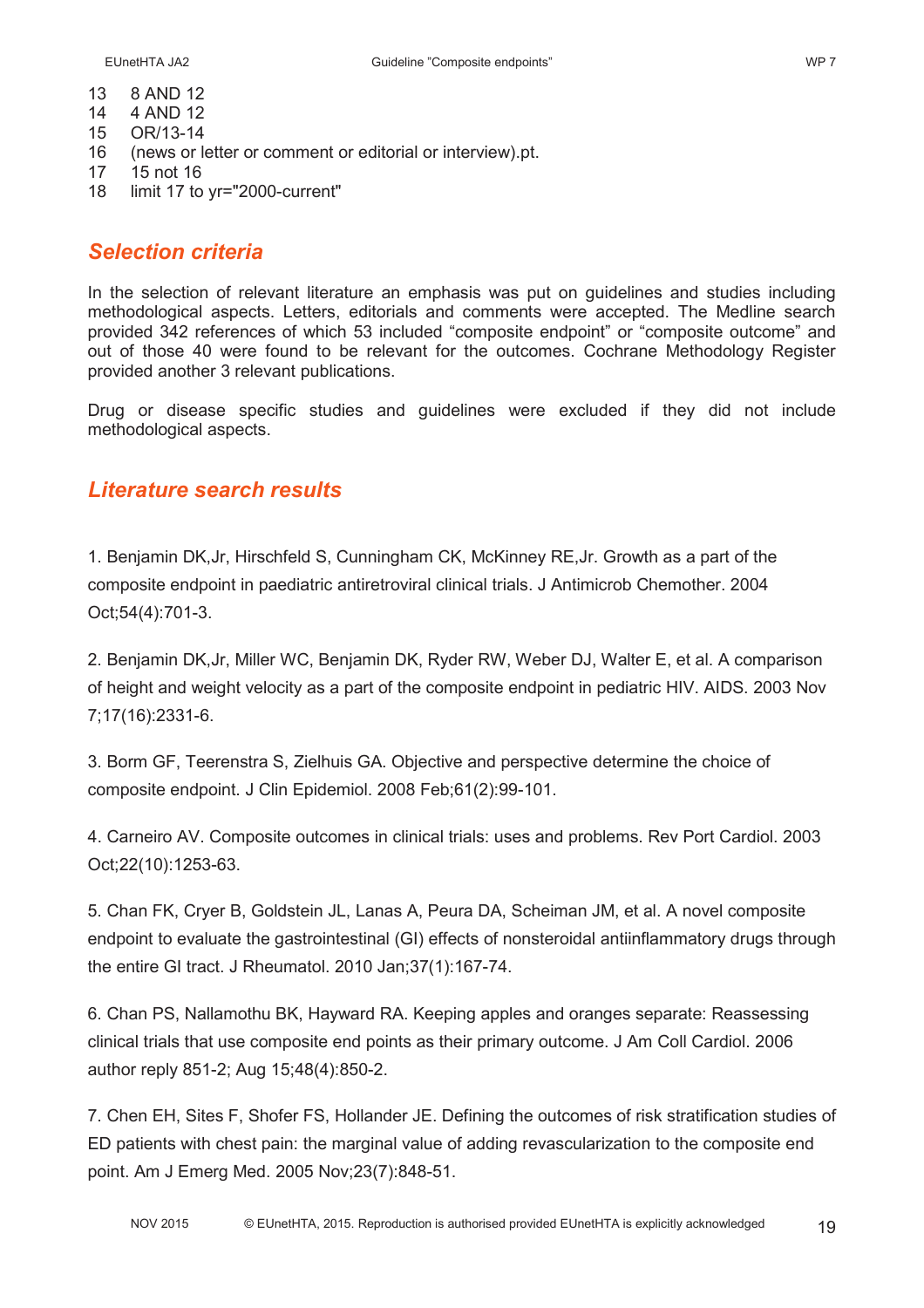8. Chen YH, DeMets DL, Lan KK. Monitoring mortality at interim analyses while testing a composite endpoint at the final analysis. Control Clin Trials. 2003 Feb;24(1):16-27.

9. Chi GY. Some issues with composite endpoints in clinical trials. Fundam Clin Pharmacol. 2005 Dec;19(6):609-19.

10. Daly BJ, Douglas SL, Gordon NH, Kelley CG, O'Toole E, Montenegro H, et al. Composite outcomes of chronically critically ill patients 4 months after hospital discharge. Am J Crit Care. 2009 quiz 465; Sep;18(5):456-64.

11. de Pauw BE, Sable CA, Walsh TJ, Lupinacci RJ, Bourque MR, Wise BA, et al. Impact of alternate definitions of fever resolution on the composite endpoint in clinical trials of empirical antifungal therapy for neutropenic patients with persistent fever: analysis of results from the caspofungin empirical therapy study. Transpl Infect Dis. 2006 Mar;8(1):31-7.

12. Ferreira-Gonzalez I, Busse JW, Heels-Ansdell D, Montori VM, Akl EA, Bryant DM, et al. Problems with use of composite end points in cardiovascular trials: systematic review of randomised controlled trials. BMJ. 2007 Apr 14;334(7597):786.

13. Ferreira-Gonzalez I, Permanyer Miralda G, Busse J, Bryant D, Montori V, Alonso-Coello P, et al. The use of composite endpoints in clinical trials: a critical review [abstract]. XIV Cochrane Colloquium. 2006 October 23-26, Dublin, Ireland:161.

14. Ferreira-Gonzalez I, Permanyer-Miralda G, Busse JW, Bryant DM, Montori VM, Alonso-Coello P, et al. Methodologic discussions for using and interpreting composite endpoints are limited, but still identify major concerns. J Clin Epidemiol. 2007 Jul;60(7):651-7.

15. Ferreira-Gonzalez I, Permanyer-Miralda G, Busse JW, Devereaux PJ, Guyatt GH, Alonso-Coello P, et al. Composite outcomes can distort the nature and magnitude of treatment benefits in clinical trials. Ann Intern Med. 2009 Apr 21;150(8):566-7.

16. Freemantle N, Calvert M, Wood J, Eastaugh J, Griffin C. Composite outcomes in randomized trials: Greater precision but with greater uncertainty? JAMA. 2003;289(19):2554-9.

17. Gensini GF, Conti AA. The evaluation of the results of clinical trials: Surrogate end points and composite end points. Minerva Med. 2004 Feb;95(1):71-5.

18. Glynn RJ, Rosner B. Methods to evaluate risks for composite end points and their individual components. J Clin Epidemiol. 2004 Feb;57(2):113-22.

19. Guyatt G, Busse J, Ferreira-Gonzalez I, Heels-Ansdell D. Use of composite endpoints in cardiovascular trials [abstract]. XV Cochrane Colloquium. 2007 Oct 23-27, Sao Paulo, Brazil:117.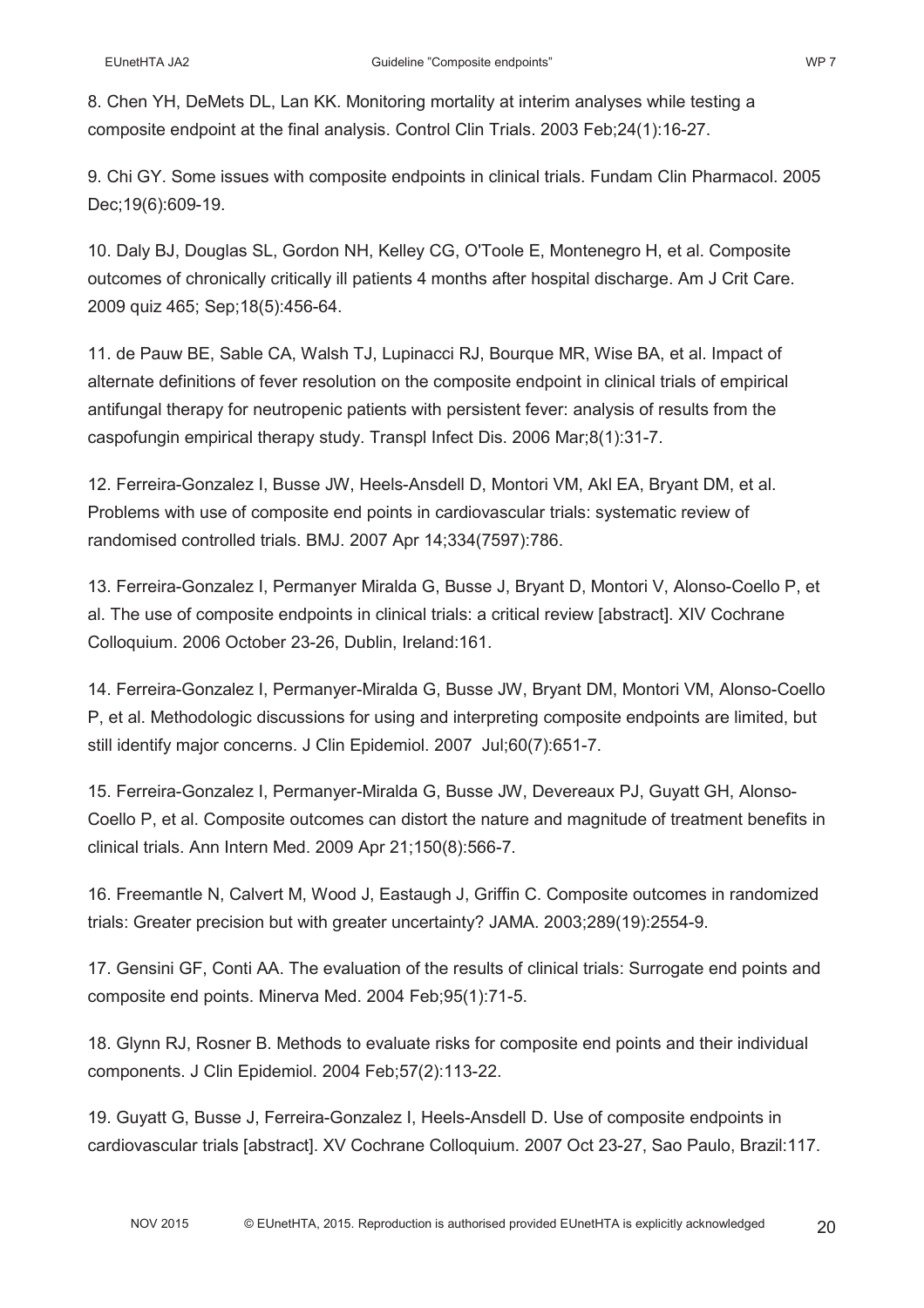size, composite endpoints, trials stopped early for benefit: Threats to valid meta-analysis. oral presentation at the 16th Cochrane colloquium: Evidence in the era of globalisation; 2008 oct 3-7; Freiburg, Germany [abstract]. Zeitschrift fur Evidenz, Fortbildung und Qualitat im Gesundheitswesen. 2008;102(Suppl VI):31.

21. Hawkey CJ. A novel composite endpoint to evaluate the gastrointestinal effects of NSAID through the entire GI tract: Introducing CSULGIE. J Rheumatol. 2010 Jan;37(1):6-8.

22. Heerspink HL, de Zeeuw D. Composite renal endpoints: Was ACCOMPLISH accomplished?. Lancet. 2010 Apr 3;375(9721):1140-2.

23. Hilden J. How should clinicians interpret results reflecting the effect of an intervention on composite end points?. Evid Based Med. 2007 Jun;12(3):92.

24. Keown PA. Composite outcomes in renal transplantation using cyclosporine. Transplant Proc. 2004 Mar;36(2 Suppl):35S-9S.

25. Kessler KM. Combining composite endpoints: Counterintuitive or a mathematical impossibility?. Circulation. 2003 Mar 11;107(9):e70.

26. Kip KE, Hollabaugh K, Marroquin OC, Williams DO. The problem with composite end points in cardiovascular studies: The story of major adverse cardiac events and percutaneous coronary intervention. J Am Coll Cardiol. 2008 Feb 19;51(7):701-7.

27. Lim E, Brown A, Helmy A, Mussa S, Altman DG. Composite outcomes in cardiovascular research: A survey of randomized trials. Ann Intern Med. 2008 Nov 4;149(9):612-7.

28. Lynch SE, Lavin PT, Genco RJ, Beasley WG, Wisner-Lynch LA. New composite endpoints to assess efficacy in periodontal therapy clinical trials. J Periodontol. 2006 Aug;77(8):1314-22.

29. Montori VM, Busse JW, Permanyer-Miralda G, Ferreira I, Guyatt GH. How should clinicians interpret results reflecting the effect of an intervention on composite endpoints: should I dump this lump?. ACP J Club. 2005 Nov-Dec;143(3):A8.

30. Montori VM, Permanyer-Miralda G, Ferreira-Gonzalez I, Busse JW, Pacheco-Huergo V, Bryant D, et al. Validity of composite end points in clinical trials. BMJ. 2005 Mar 12;330(7491):594-6.

31. Morita S, Fukuhara S, Akizawa T, Asano Y, Koshikawa S, Koide K, et al. Prognostic factors for a composite end-point of renal outcomes in patients with chronic kidney disease. Therap Apher Dial. 2006 Feb;10(1):72-7.

32. Neaton JD, Gray G, Zuckerman BD, Konstam MA. Key issues in end point selection for heart failure trials: composite end points. J Card Fail. 2005 Oct;11(8):567-75.